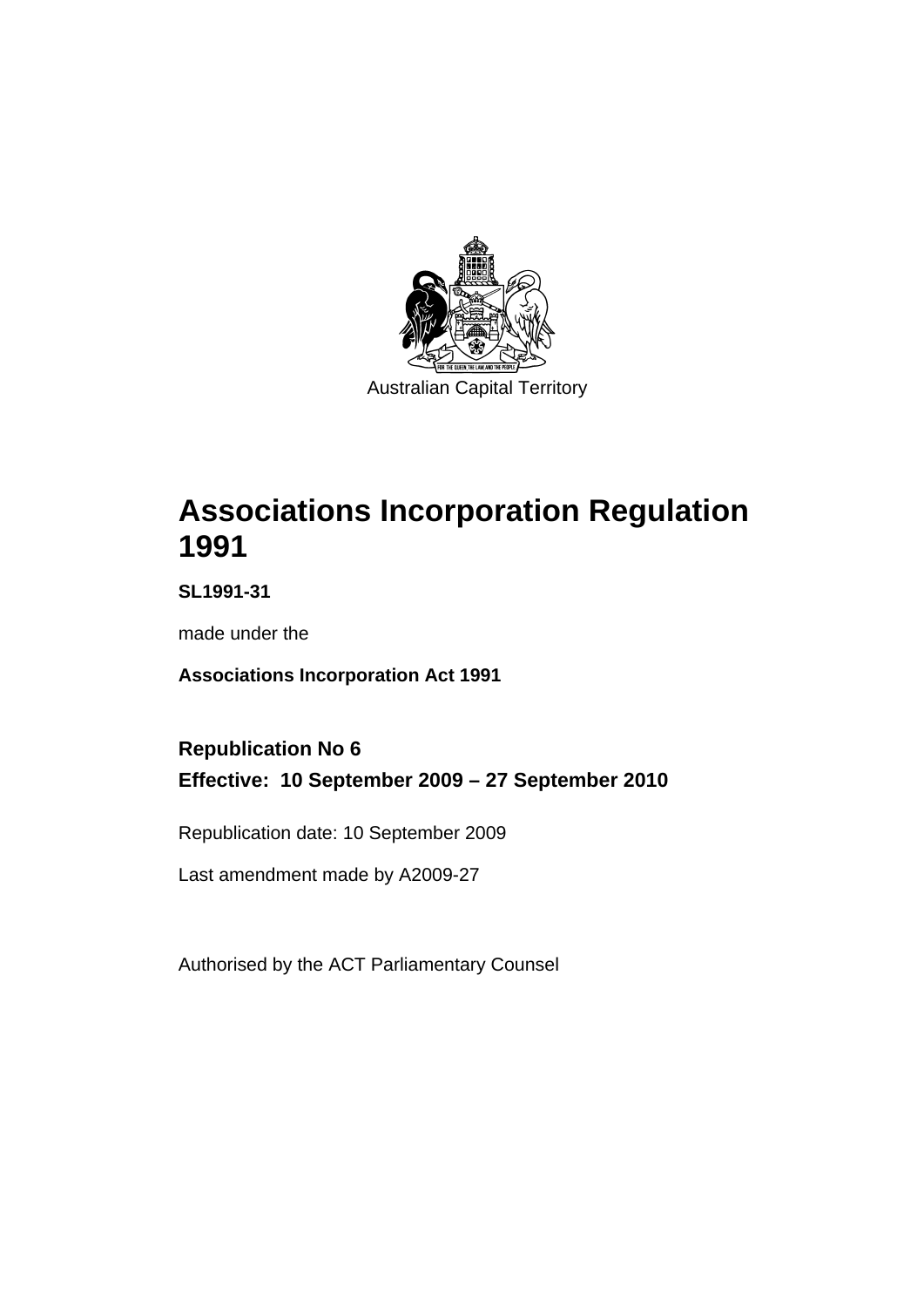#### **About this republication**

#### **The republished law**

This is a republication of the *Associations Incorporation Regulation 1991*, made under the *[Associations Incorporation Act 1991](#page-6-0)* (including any amendment made under the *Legislation Act 2001*, part 11.3 (Editorial changes)) as in force on 10 September 2009*.* It also includes any amendment, repeal or expiry affecting the republished law to 10 September 2009.

The legislation history and amendment history of the republished law are set out in endnotes 3 and 4.

#### **Kinds of republications**

The Parliamentary Counsel's Office prepares 2 kinds of republications of ACT laws (see the ACT legislation register at www.legislation.act.gov.au):

- authorised republications to which the *Legislation Act 2001* applies
- unauthorised republications.

The status of this republication appears on the bottom of each page.

#### **Editorial changes**

The *Legislation Act 2001*, part 11.3 authorises the Parliamentary Counsel to make editorial amendments and other changes of a formal nature when preparing a law for republication. Editorial changes do not change the effect of the law, but have effect as if they had been made by an Act commencing on the republication date (see *Legislation Act 2001*, s 115 and s 117). The changes are made if the Parliamentary Counsel considers they are desirable to bring the law into line, or more closely into line, with current legislative drafting practice.

This republication does not include amendments made under part 11.3 (see endnote 1).

#### **Uncommenced provisions and amendments**

If a provision of the republished law has not commenced or is affected by an uncommenced amendment, the symbol  $\mathbf{U}$  appears immediately before the provision heading. The text of the uncommenced provision  $\overline{or}$  amendment appears only in the last endnote.

#### **Modifications**

If a provision of the republished law is affected by a current modification, the symbol  $\mathbf{M}$ appears immediately before the provision heading. The text of the modifying provision appears in the endnotes. For the legal status of modifications, see *Legislation Act 2001*, section 95.

#### **Penalties**

The value of a penalty unit for an offence against this republished law at the republication date is—

- (a) if the person charged is an individual—\$100; or
- (b) if the person charged is a corporation—\$500.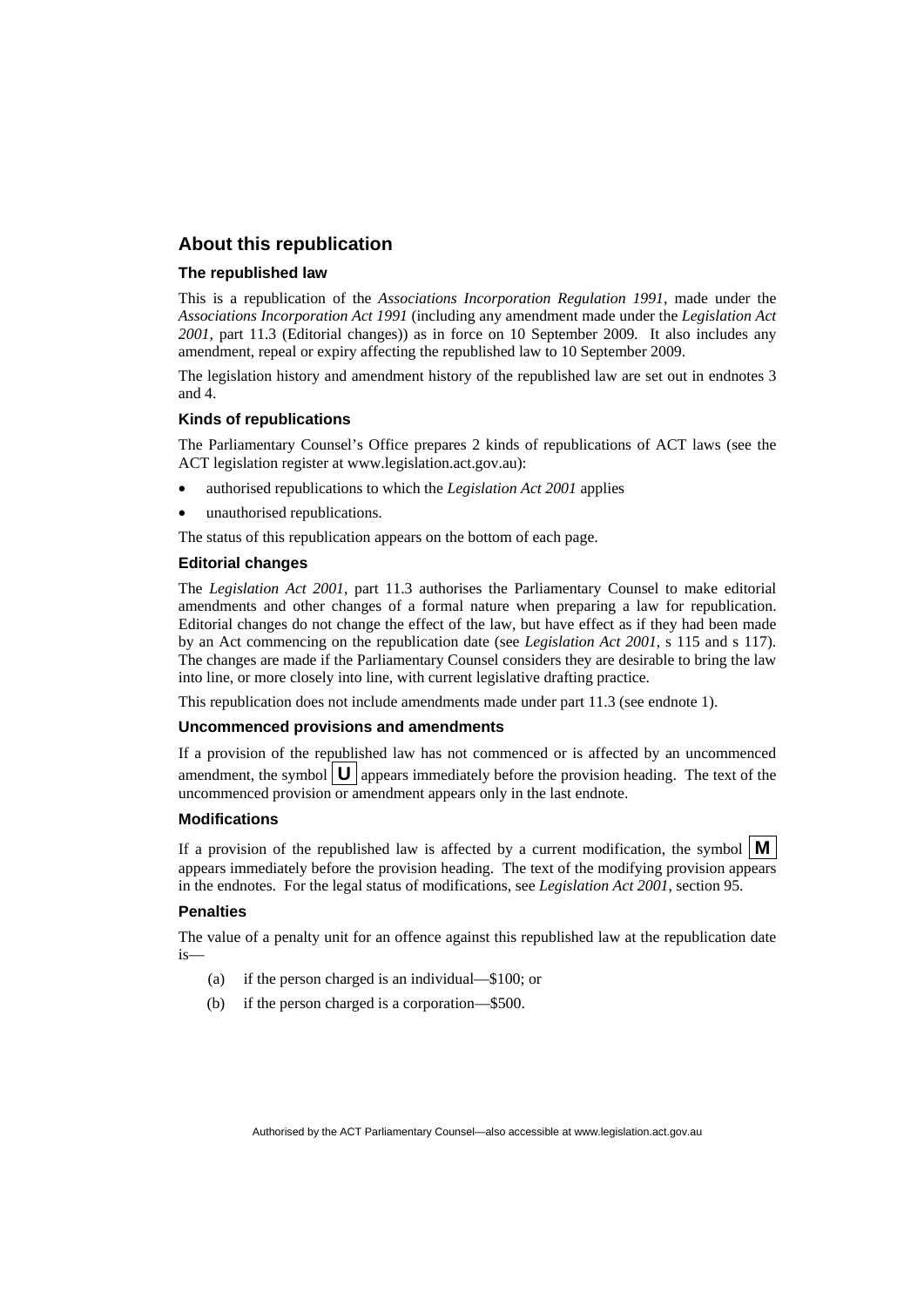

# **[Associations Incorporation Regulation](#page-6-0)  [1991](#page-6-0)**

made under the

**[Associations Incorporation Act 1991](#page-6-0)** 

### **Contents**

|                            |                                                                            | Page       |
|----------------------------|----------------------------------------------------------------------------|------------|
| Part 1                     | <b>Preliminary</b>                                                         |            |
| 1                          | Name of regulation                                                         | 2          |
| Part 2                     | Information for completion of forms and other<br>documents                 |            |
| 3                          | Particulars required by forms                                              | 3          |
| 4                          | General requirements for documents                                         | 3          |
| 5                          | Annexures accompanying forms                                               | 4          |
| 6                          | Signatures on documents                                                    | 5          |
| 7                          | Time for lodging documents                                                 | 5          |
| R <sub>6</sub><br>10/09/09 | Associations Incorporation Regulation 1991<br>Effective: 10/09/09-27/09/10 | contents 1 |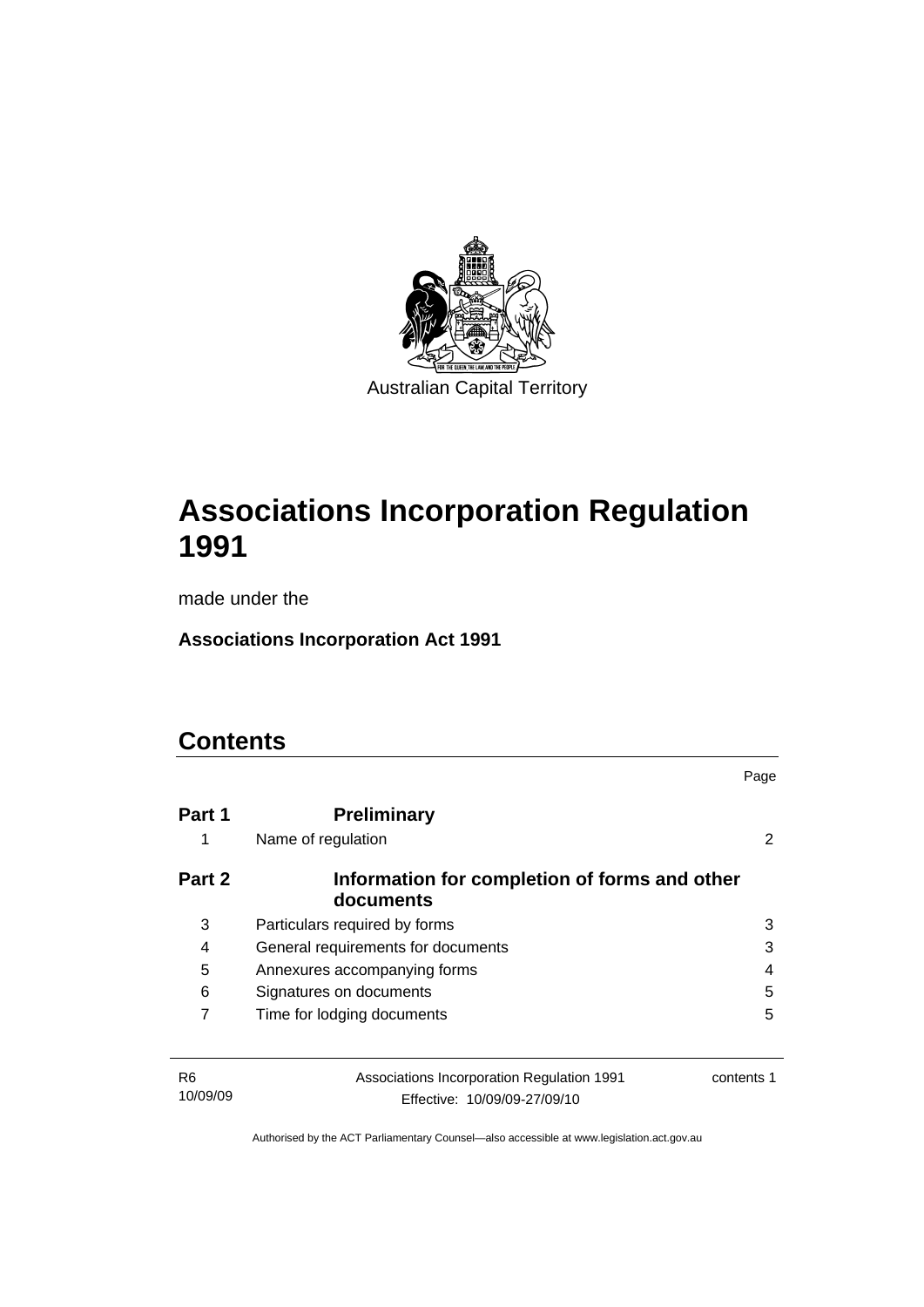|                   |                                              | Page              |
|-------------------|----------------------------------------------|-------------------|
| 8                 | Affidavits and statements in writing         | 5.                |
| 9                 | Verification of a document                   | 6                 |
| Part 3            | <b>Miscellaneous</b>                         |                   |
| 10                | Register of members-particulars              | $\overline{7}$    |
| 11                | Copies of documents required under Act, s 73 | $\overline{7}$    |
| 12                | Audit of accounts                            | $\overline{7}$    |
| 13                | Prescribed associations for Act, s 76        | $\overline{7}$    |
| 14                | Rate of commission                           | 8                 |
| 15                | Model rules                                  | 8                 |
| <b>Schedule 1</b> | <b>Model rules</b>                           | 9                 |
| <b>Part 1.1</b>   | Preliminary                                  | 11                |
| 1                 | Definitions for model rules                  | 11                |
| 1A                | Application of Legislation Act 2001          | 11                |
| <b>Part 1.2</b>   | <b>Membership</b>                            | $12 \overline{ }$ |
| $\overline{2}$    | Membership qualifications                    | 12                |
| 3                 | Nomination for membership                    | 12                |
| 4                 | Membership entitlements not transferable     | 13                |
| 5                 | Cessation of membership                      | 13                |
| 6                 | Resignation of membership                    | 13                |
| 7                 | Fee, subscriptions etc                       | 14                |
| 8                 | Members' liabilities                         | 14                |
| 9                 | Disciplining of members                      | 14                |
| 10                | Right of appeal of disciplined member        | 16                |
| <b>Part 1.3</b>   | <b>Committee</b>                             | 18                |
| 11                | Powers of committee                          | 18                |
| 12                | Constitution and membership                  | 18                |
| 13                | Election of committee members                | 19                |
| 14                | Secretary                                    | 20                |
| 15                | Treasurer                                    | 20                |
| 16                | Vacancies                                    | 20                |
| 17                | Removal of committee members                 | 21                |
| contents 2        | Associations Incorporation Regulation 1991   | R <sub>6</sub>    |
|                   | Effective: 10/09/09-27/09/10                 | 10/09/09          |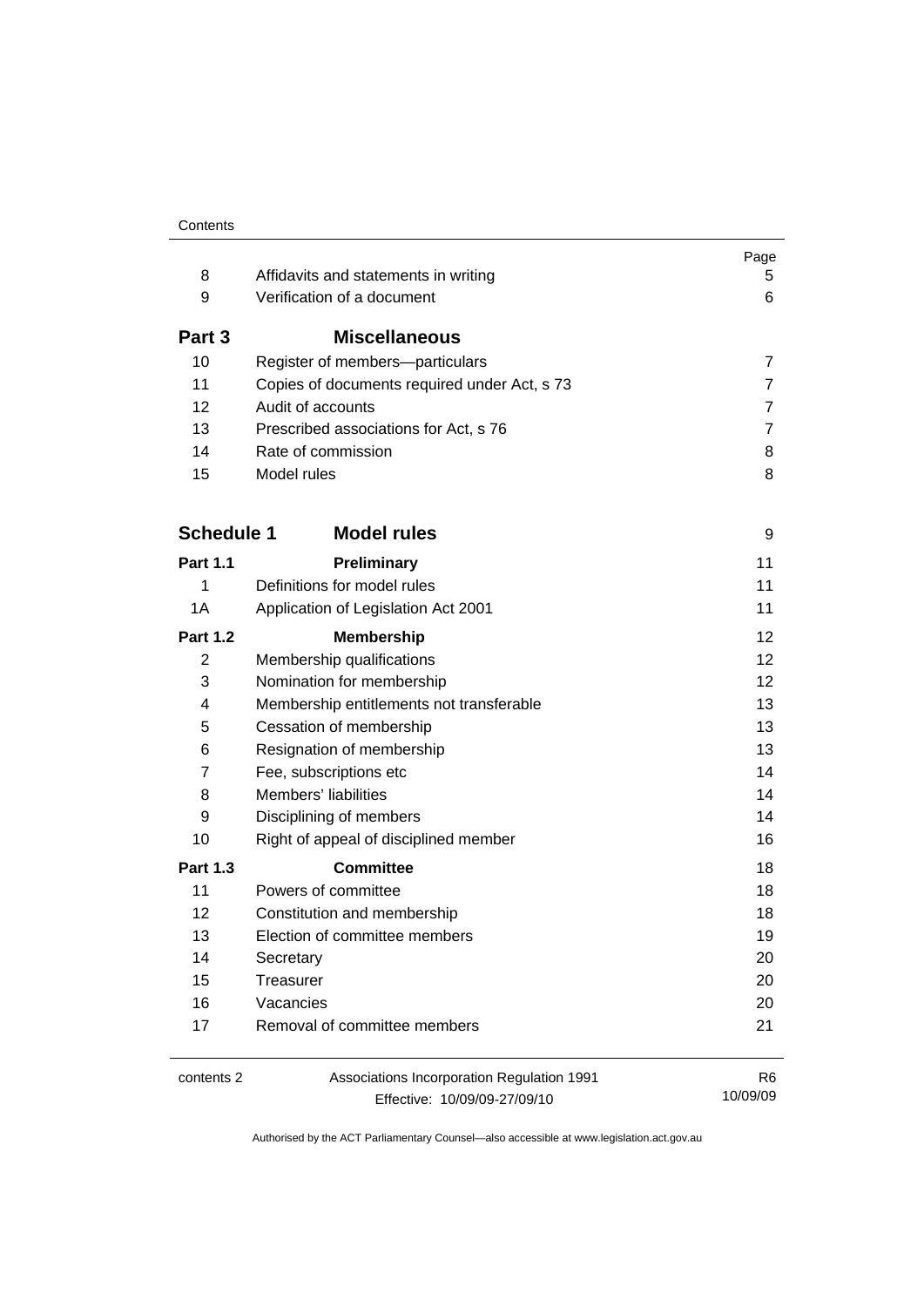| Contents |
|----------|
|----------|

|                   |                                                    | Page |
|-------------------|----------------------------------------------------|------|
| 18                | Committee meetings and quorum                      | 21   |
| 19                | Delegation by committee to subcommittee            | 22   |
| 20                | Voting and decisions                               | 23   |
| <b>Part 1.4</b>   | <b>General meetings</b>                            | 24   |
| 21                | Annual general meetings-holding of                 | 24   |
| 22                | Annual general meetings—calling of and business at | 24   |
| 23                | General meetings-calling of                        | 25   |
| 24                | <b>Notice</b>                                      | 26   |
| 25                | General meetings-procedure and quorum              | 26   |
| 26                | Presiding member                                   | 27   |
| 27                | Adjournment                                        | 27   |
| 28                | Making of decisions                                | 28   |
| 29                | Voting                                             | 28   |
| 30                | Appointment of proxies                             | 29   |
| <b>Part 1.5</b>   | <b>Miscellaneous</b>                               | 30   |
| 31                | Funds-source                                       | 30   |
| 32                | Funds-management                                   | 30   |
| 33                | Alteration of objects and rules                    | 30   |
| 34                | Common seal                                        | 31   |
| 35                | Custody of books                                   | 31   |
| 36                | Inspection of books                                | 31   |
| 37                | Service of notice                                  | 31   |
| 38                | Surplus property                                   | 31   |
| <b>Appendix 1</b> |                                                    | 33   |
| <b>Appendix 2</b> |                                                    | 34   |

|   | About the endnotes     | 35 |
|---|------------------------|----|
| 2 | Abbreviation key       | 35 |
| 3 | Legislation history    | 36 |
| 4 | Amendment history      | 37 |
| 5 | Earlier republications | 38 |

| - R6     | Associations Incorporation Regulation 1991 | contents 3 |
|----------|--------------------------------------------|------------|
| 10/09/09 | Effective: 10/09/09-27/09/10               |            |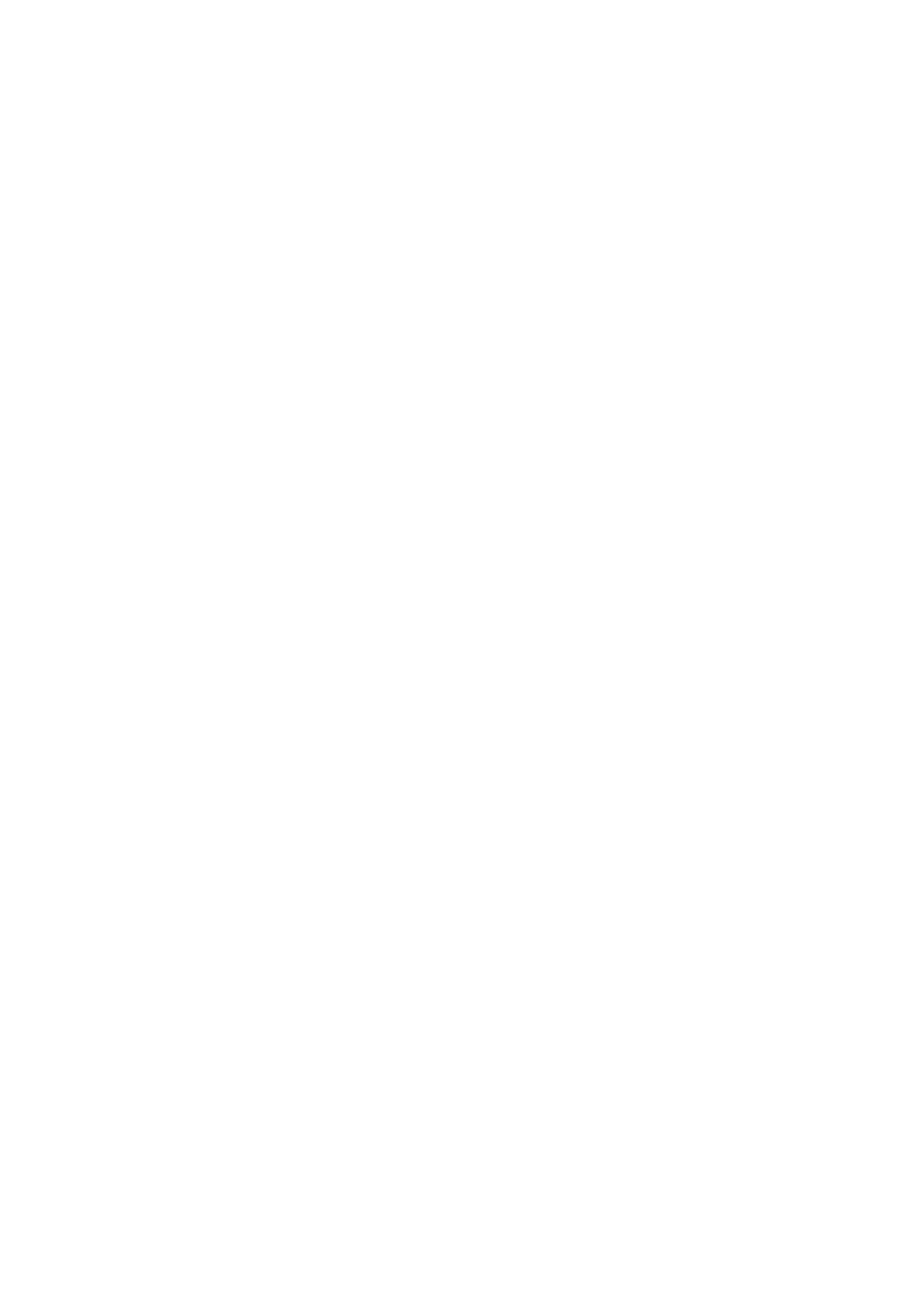<span id="page-6-0"></span>

# **Associations Incorporation Regulation 1991**

made under the

I

**Associations Incorporation Act 1991** 

R6 10/09/09 Associations Incorporation Regulation 1991 Effective: 10/09/09-27/09/10

page 1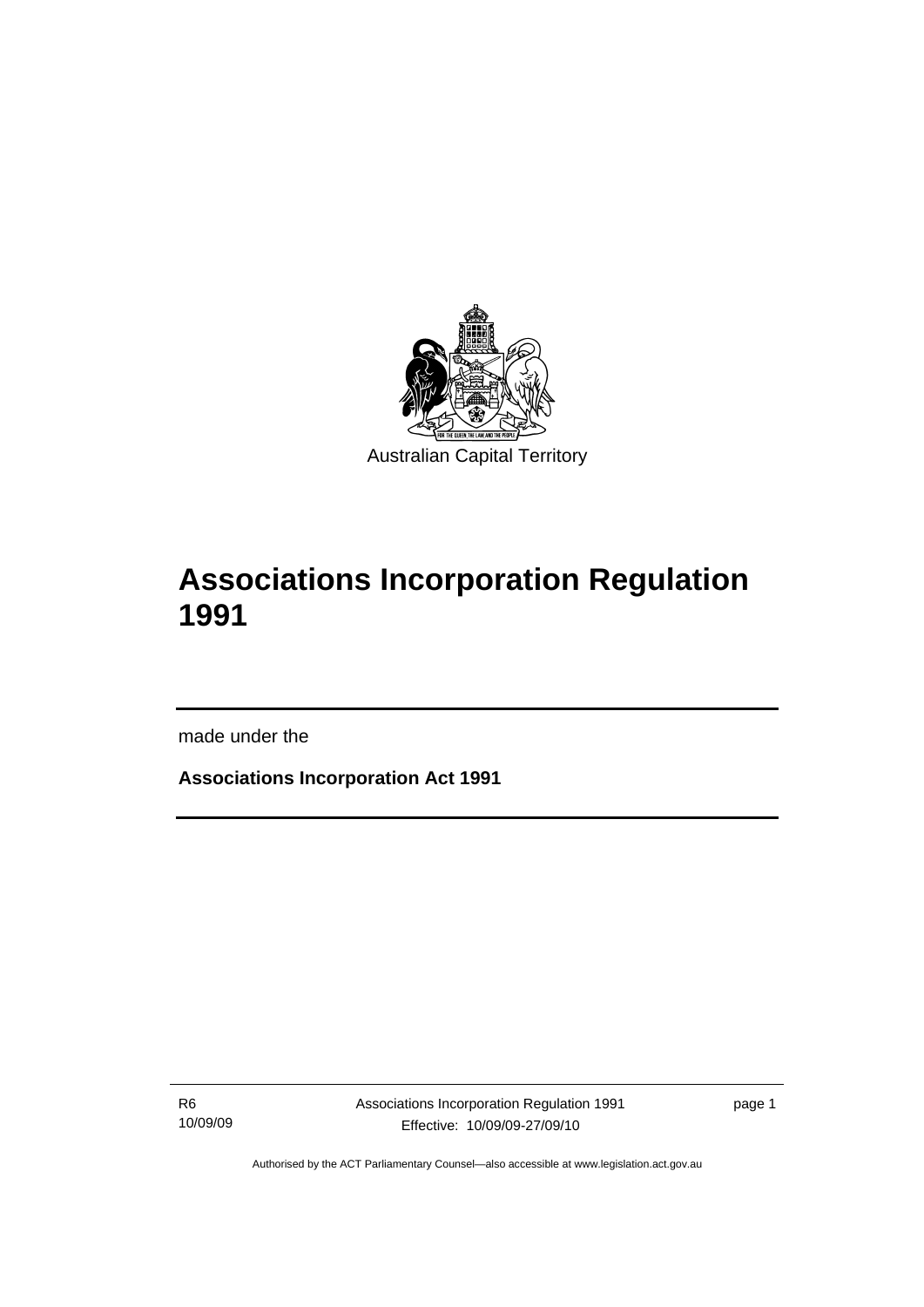#### <span id="page-7-0"></span>Part 1 **Preliminary**

Section 1

### **Part 1** Preliminary

### **1 Name of regulation**

This regulation is the *Associations Incorporation Regulation 1991*.

page 2 Associations Incorporation Regulation 1991 Effective: 10/09/09-27/09/10

R6 10/09/09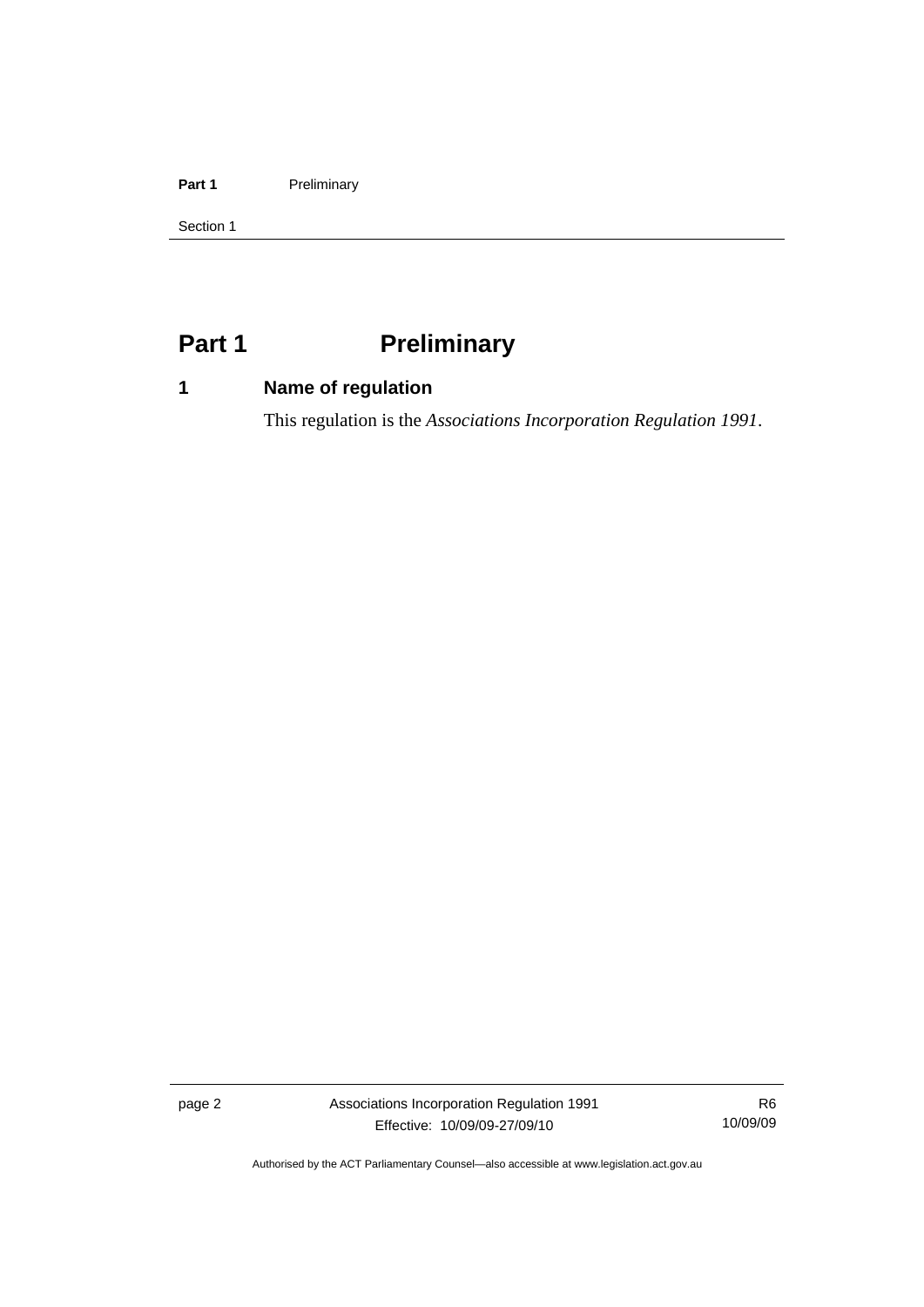### <span id="page-8-0"></span>**Part 2 Information for completion of forms and other documents**

#### **3 Particulars required by forms**

If an approved form requires—

- (a) the giving of a document; or
- (b) the giving of information—
	- (i) by completing the form in a specified way; or
	- (ii) by supplying or completing another document;

that document or information is taken to be the document or information required for the provision of the Act for which the relevant form has been approved by the registrar-general.

#### **4 General requirements for documents**

Unless the registrar-general otherwise approves, a document submitted for lodgment with the registrar-general must—

- (a) be on paper of medium weight and good quality and of international sheet size A4; and
- (b) be clearly printed, written or otherwise produced in a way that is permanent and will make possible a reproduction by photographic means that is satisfactory to the registrar-general; and
- (c) not be a carbon copy, or a copy reproduced by any spirit duplication method; and
- (d) have margins of not less than 25mm on the left-hand side and not less than 13mm on the right-hand side; and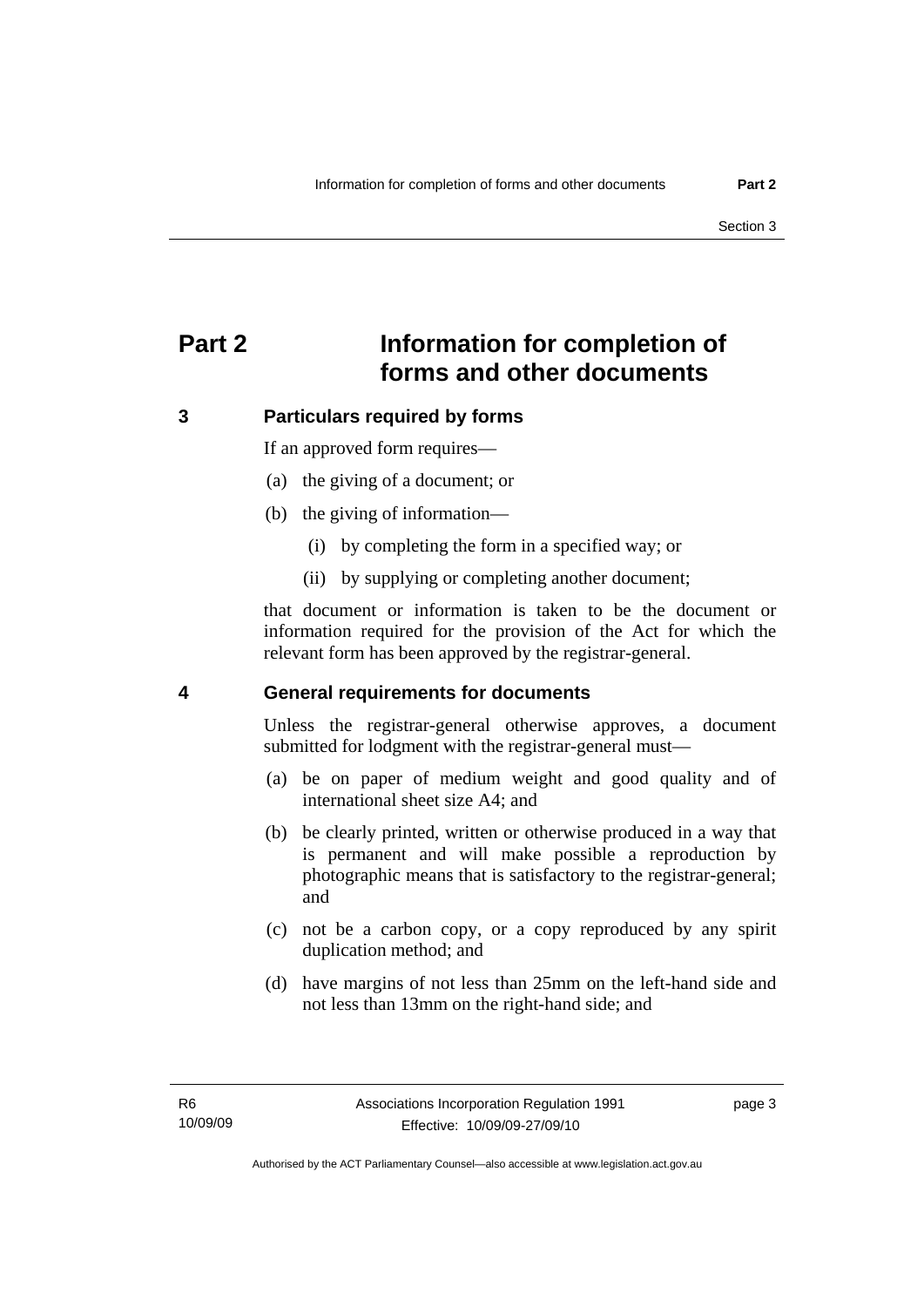- <span id="page-9-0"></span> (e) if it comprises 2 or more sheets—be fastened together securely in the top left-hand corner; and
- (f) specify on the first sheet of the document—
	- (i) the name of the association, proposed association or incorporated association; and
	- (ii) the registration number (if any) of the association to which the document relates; and
	- (iii) the title of the document; and
	- (iv) the name, address and telephone number of the person by whom, or on whose behalf, the document was submitted for lodgment; and
		- *Note* A person may ask the registrar-general to keep their address confidential (see Act, s 13A (2)).
	- (v) the words 'lodged with the registrar-general'.

#### **5 Annexures accompanying forms**

- (1) If the space provided for a particular purpose in an approved form is insufficient to contain all the required information in relation to a particular item, that information must be set out in a document annexed to the form.
- (2) An annexure to an approved form must have an identifying mark and be endorsed with the following words, appropriately completed and signed by each person signing the form to which the document is annexed:

This annexure of *(insert number of pages)* .......... page(s) is the annexure marked *(insert an identifying mark)* .......... referred to in the *(insert a description of the form)* .......... signed by *(insert* 'me' *or* 'us'*)* and dated *(insert the date of signing)* ..........

........................

 *(Signature(s)*

Authorised by the ACT Parliamentary Counsel—also accessible at www.legislation.act.gov.au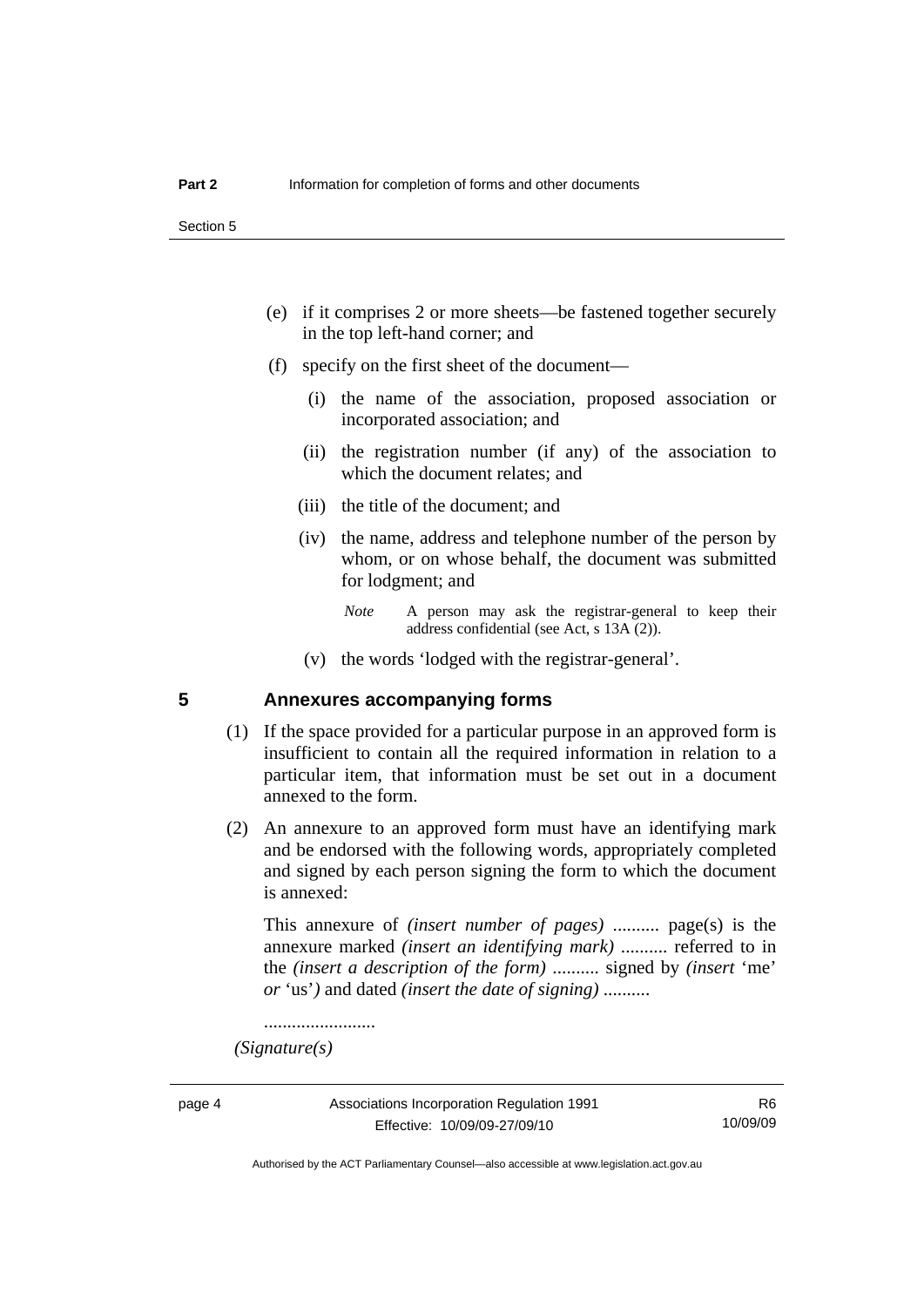- <span id="page-10-0"></span>(3) The pages in an annexure must be numbered consecutively.
- (4) If a document is annexed to an approved form, reference made in the form to the annexure must be by its identifying mark and the number of pages.
- (5) In this section, a reference to an *annexure* includes a reference to a document, copy of a document, or any other matter accompanying, attached to or annexed to an approved form.

#### **6 Signatures on documents**

- (1) Unless this regulation states otherwise, a document relating to an incorporated association that is required to be lodged by, or on behalf of, the association or lodged by the public officer of the association, must be signed by the public officer of the association or by a member of the committee of the association who has been authorised by the committee for the purpose.
- (2) The name of a person signing a document that is lodged with the registrar-general for the Act must be legibly written in block letters under or beside the signature of the person.

#### **7 Time for lodging documents**

If a document is required to be lodged with the registrar-general and a period of time within which the document is to be lodged is not provided for, the document must be lodged within 1 month, or within any further period the registrar-general allows, after the happening of the event to which the document relates.

**8 Affidavits and statements in writing** 

(1) An affidavit or written statement must be sworn or made on behalf of an association, by a member of the committee who has been authorised by the committee for that purpose or by the public officer of the association.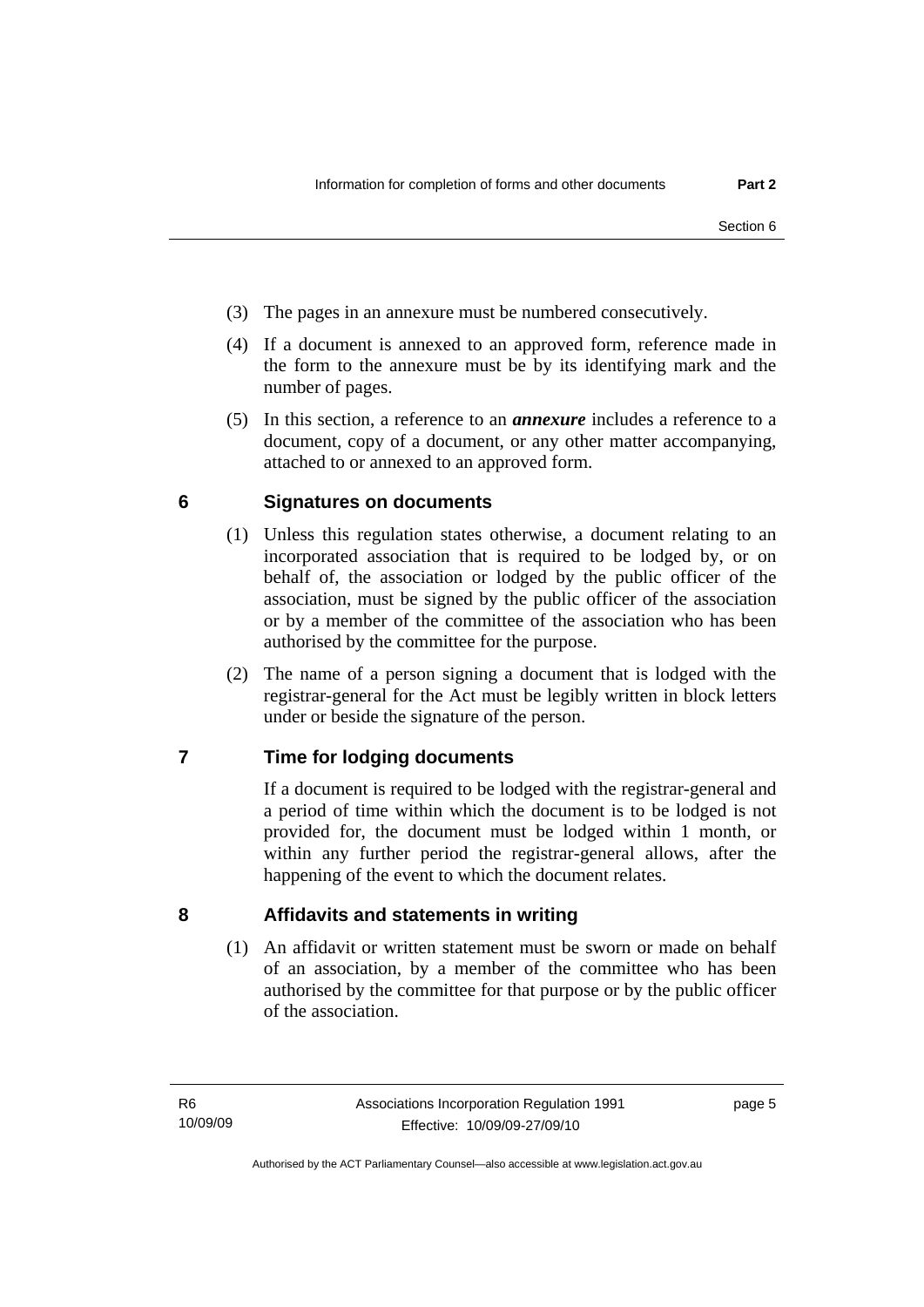<span id="page-11-0"></span>Section 9

 (2) If an affidavit is sworn at a place outside the ACT, the affidavit is sufficient if it appears to be sworn in accordance with the requirements of the law of that place.

#### **9 Verification of a document**

For the Act, section 127 (4), a document relating to an incorporated association that is to be verified must be verified by a written statement signed by—

- (a) a member of the committee of the association who has been authorised by the committee for that purpose or the public officer of the association, being a person who is resident in the ACT; or
- (b) its agent or, if its agent is an association, by a member of the committee of that association who has been authorised by that committee, being a person who is resident in the ACT.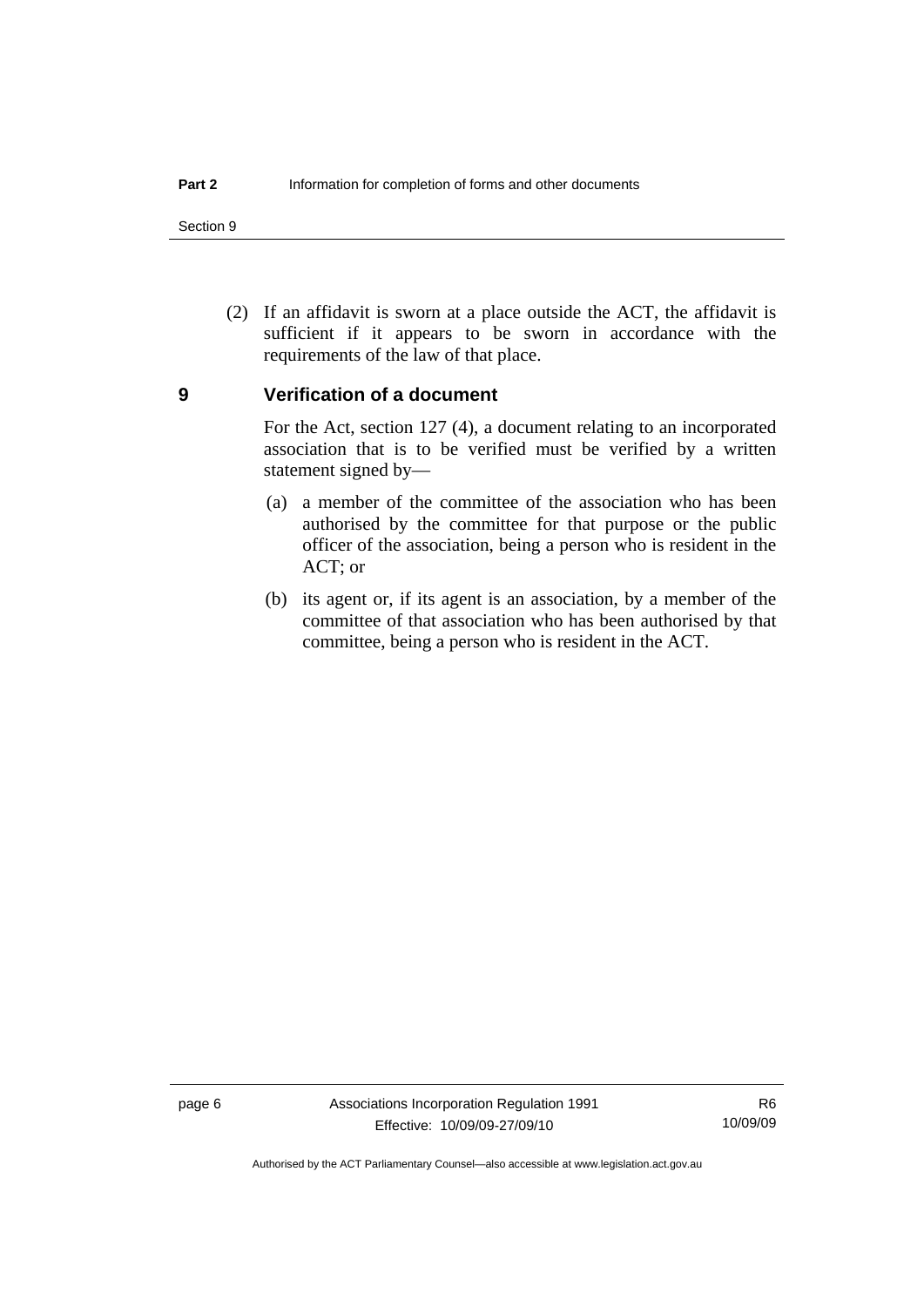### <span id="page-12-0"></span>**Part 3 Miscellaneous**

#### **10 Register of members—particulars**

For the Act, section 67 (1), the following particulars are prescribed for inclusion in the register of members:

- (a) the name of the incorporated association;
- (b) the name and address of each member of the association;
- (c) the date each member became a member of the association;
- (d) the date (if any) each member ceased to be a member of the association.

#### **11 Copies of documents required under Act, s 73**

For the Act, section 73 (2), the prescribed number of copies is 100.

#### **12 Audit of accounts**

- (1) For the Act, section 74 (3) (a), the prescribed amount is \$150 000 per annum.
- (2) For the Act, section 74 (3) (b), the prescribed amount is \$150 000.
- (3) For the Act, section 74 (3) (c), each of the following classes of associations is prescribed:
	- (a) associations having more than 1 000 members;
	- (b) associations holding a licence issued under the *Liquor Act 1975*.

#### **13 Prescribed associations for Act, s 76**

An incorporated association that has gross receipts exceeding \$500 000 for a financial year of that association is prescribed for the Act, section 76.

page 7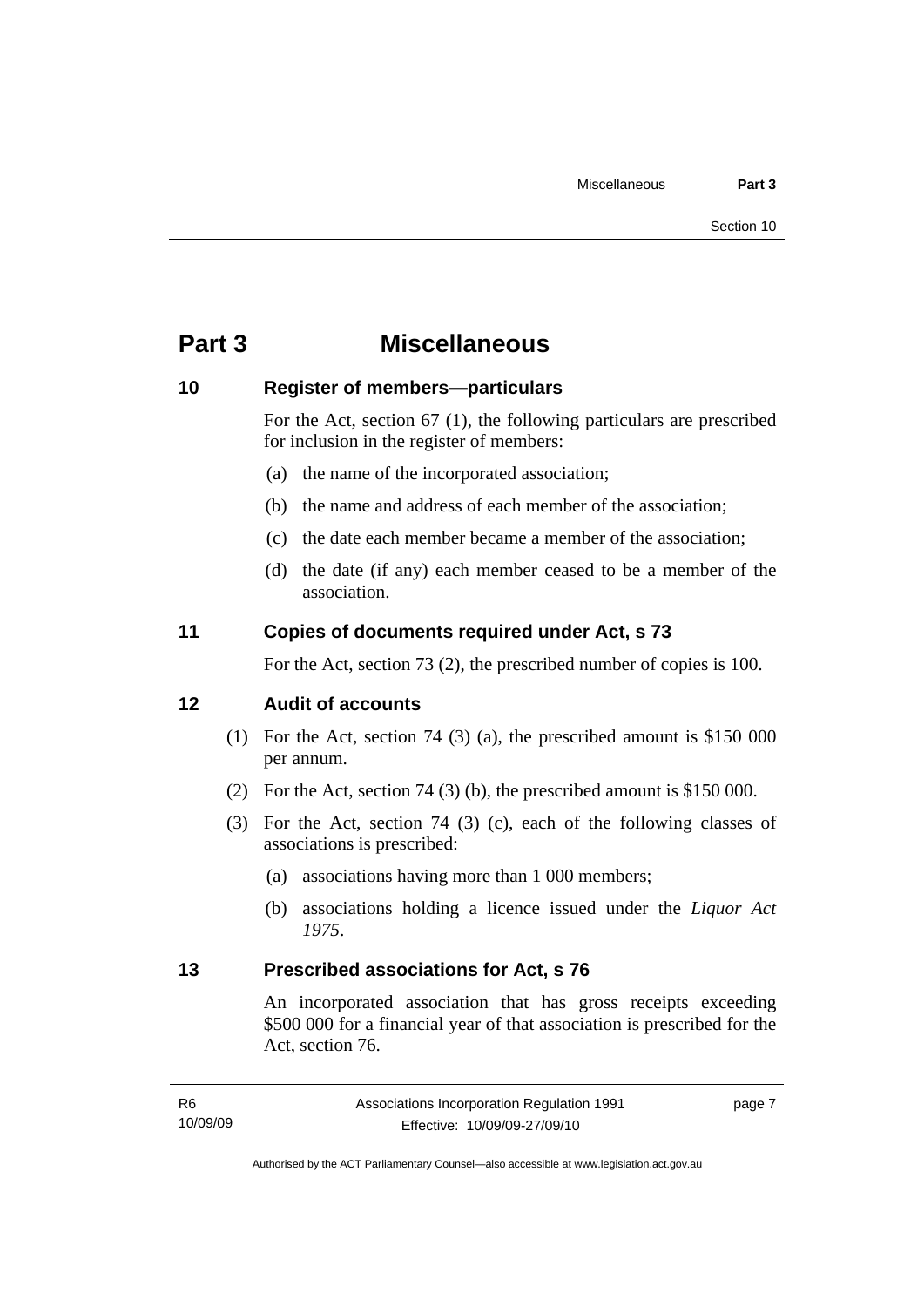#### <span id="page-13-0"></span>**Part 3** Miscellaneous

#### **14 Rate of commission**

For the Act, section 95 (3), the commission payable is an amount calculated at the rate of 5%.

#### **15 Model rules**

For the Act, section 127 (2) (a), the provisions set out in schedule 1 are prescribed as model rules for the Act.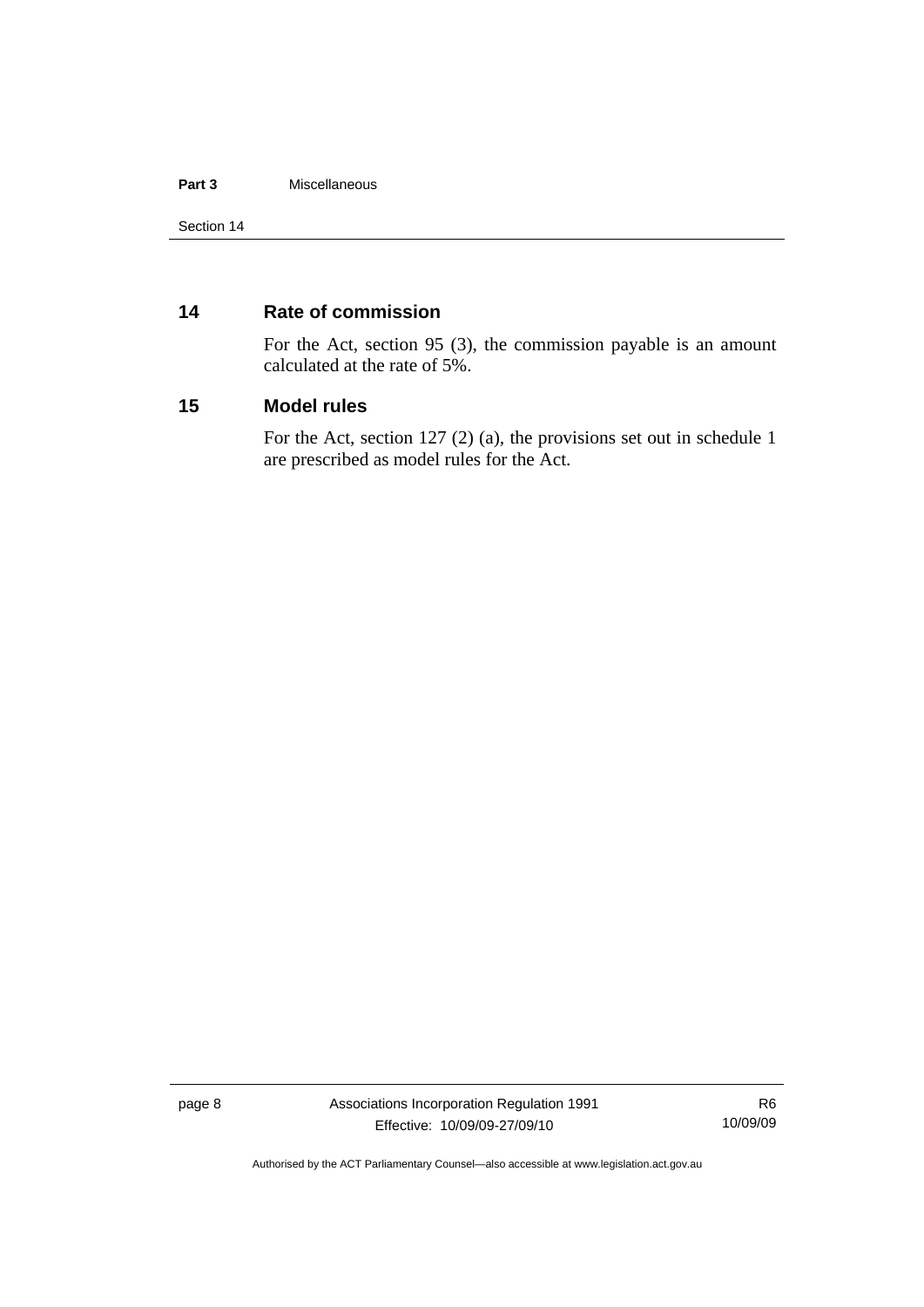# <span id="page-14-0"></span>**Schedule 1 Model rules**

(see s 15)

### **Contents**

|                            |                                                                            | Page   |
|----------------------------|----------------------------------------------------------------------------|--------|
| <b>Part 1.1</b>            | Preliminary                                                                |        |
| 1                          | Definitions for model rules                                                | 11     |
| 1A                         | Application of Legislation Act 2001                                        | 11     |
| <b>Part 1.2</b>            | <b>Membership</b>                                                          |        |
| $\overline{2}$             | Membership qualifications                                                  | 12     |
| 3                          | Nomination for membership                                                  | 12     |
| 4                          | Membership entitlements not transferable                                   | 13     |
| 5                          | Cessation of membership                                                    | 13     |
| 6                          | Resignation of membership                                                  | 13     |
| 7                          | Fee, subscriptions etc                                                     | 14     |
| 8                          | Members' liabilities                                                       | 14     |
| 9                          | Disciplining of members                                                    | 14     |
| 10                         | Right of appeal of disciplined member                                      | 16     |
| <b>Part 1.3</b>            | <b>Committee</b>                                                           |        |
| 11                         | Powers of committee                                                        | 18     |
| 12                         | Constitution and membership                                                | 18     |
| 13                         | Election of committee members                                              | 19     |
| 14                         | Secretary                                                                  | 20     |
| 15                         | Treasurer                                                                  | 20     |
| 16                         | Vacancies                                                                  | 20     |
| 17                         | Removal of committee members                                               | 21     |
| 18                         | Committee meetings and quorum                                              | 21     |
| 19                         | Delegation by committee to subcommittee                                    | 22     |
| 20                         | Voting and decisions                                                       | 23     |
| <b>Part 1.4</b>            | <b>General meetings</b>                                                    |        |
| 21                         | Annual general meetings-holding of                                         | 24     |
| R <sub>6</sub><br>10/09/09 | Associations Incorporation Regulation 1991<br>Effective: 10/09/09-27/09/10 | page 9 |

Effective: 10/09/09-27/09/10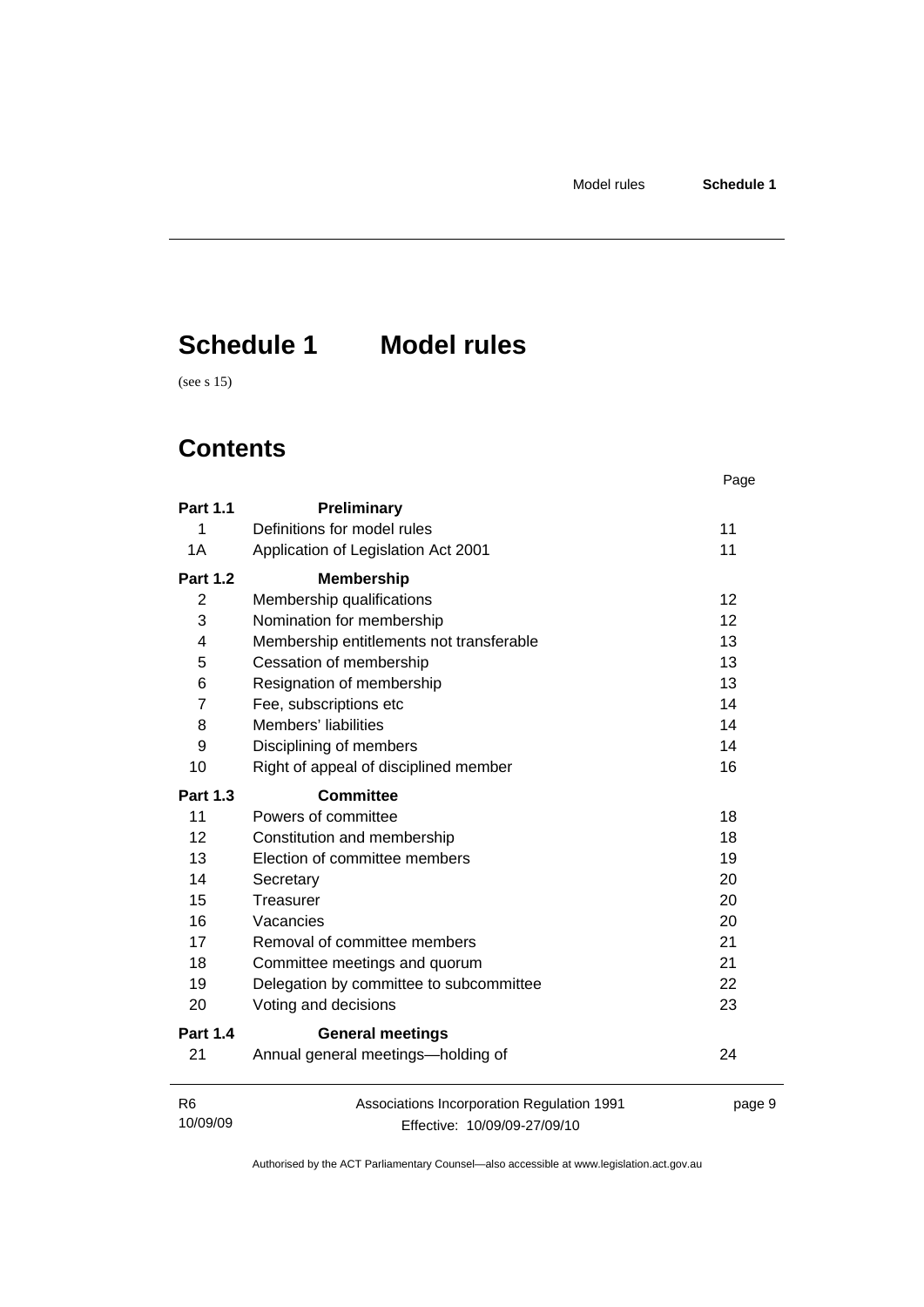| 22                | Annual general meetings-calling of and business at | 24 |
|-------------------|----------------------------------------------------|----|
| 23                | General meetings-calling of                        | 25 |
| 24                | Notice                                             | 26 |
| 25                | General meetings-procedure and quorum              | 26 |
| 26                | Presiding member                                   | 27 |
| 27                | Adjournment                                        | 27 |
| 28                | Making of decisions                                | 28 |
| 29                | Voting                                             | 28 |
| 30                | Appointment of proxies                             | 29 |
| <b>Part 1.5</b>   | <b>Miscellaneous</b>                               |    |
| 31                | Funds-source                                       | 30 |
| 32                | Funds-management                                   | 30 |
| 33                | Alteration of objects and rules                    | 30 |
| 34                | Common seal                                        | 30 |
| 35                | Custody of books                                   | 31 |
| 36                | Inspection of books                                | 31 |
| 37                | Service of notice                                  | 31 |
| 38                | Surplus property                                   | 31 |
| <b>Appendix 1</b> |                                                    | 33 |
|                   | <b>Appendix 2</b>                                  |    |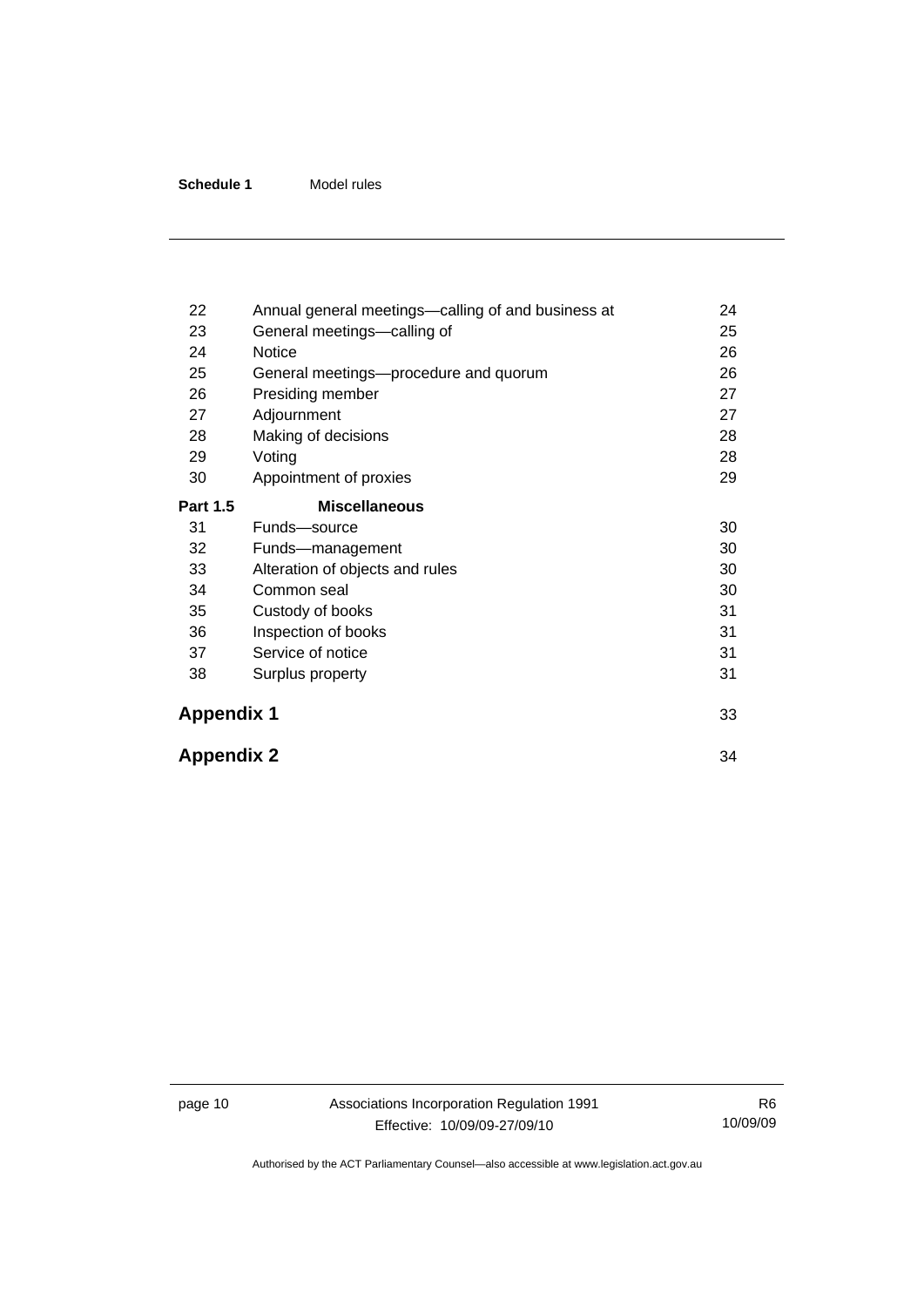### <span id="page-16-0"></span>**Part 1.1** Preliminary

#### **1 Definitions for model rules**

In these rules:

*Note* A definition applies except so far as the contrary intention appears (see Legislation Act, s 155).

*financial year* means the year ending on 30 June.

*member* means a member, however described, of the association.

*ordinary committee member* means a member of the committee who is not an office-bearer of the association as mentioned in section 12 (1) (a).

*secretary* means the person holding office under these rules as secretary of the association or, if no such person holds that office, the public officer of the association.

*the Act* means the *Associations Incorporation Act 1991*.

*the regulation* means the *Associations Incorporation Regulation 1991*.

#### **1A Application of Legislation Act 2001**

The *Legislation Act 2001* applies to these rules in the same way as it would if they were an instrument made under the Act.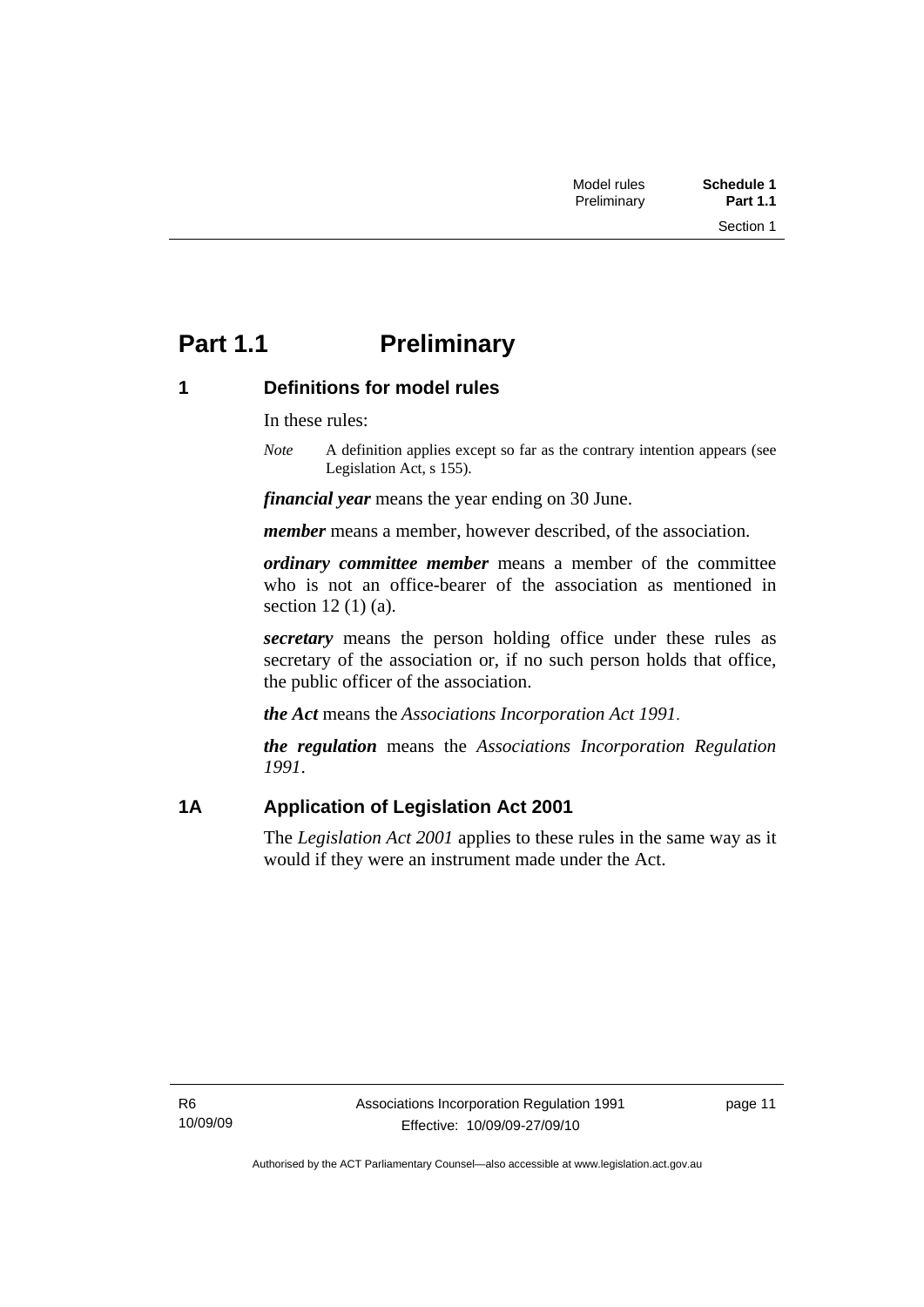<span id="page-17-0"></span>**Schedule 1** Model rules<br> **Part 1.2** Membershir **Part 1.2** Membership Section 2

### **Part 1.2 Membership**

#### **2 Membership qualifications**

A person is qualified to be a member if—

- (a) the person is a person mentioned in the Act, section 21 (2) (a) or (b) and has not ceased to be a member of the association at any time after incorporation of the association under the Act; or
- (b) the person—
	- (i) has been nominated for membership in accordance with section 3 (1); and
	- (ii) has been approved for membership of the association by the committee of the association.

#### **3 Nomination for membership**

- (1) A nomination of a person for membership of the association—
	- (a) must be made by a member of the association in writing in the form set out in appendix 1; and
	- (b) must be lodged with the secretary of the association.
- (2) As soon as is practicable after receiving a nomination for membership, the secretary must refer the nomination to the committee which must decide whether to approve or to reject the nomination.

 (3) If the committee decides to approve a nomination for membership, the secretary must as soon as practicable after that decision notify the nominee of that approval and request the nominee to pay within 28 days after receipt of the notification the sum payable under these rules by a member as the entrance fee and the first year's annual subscription.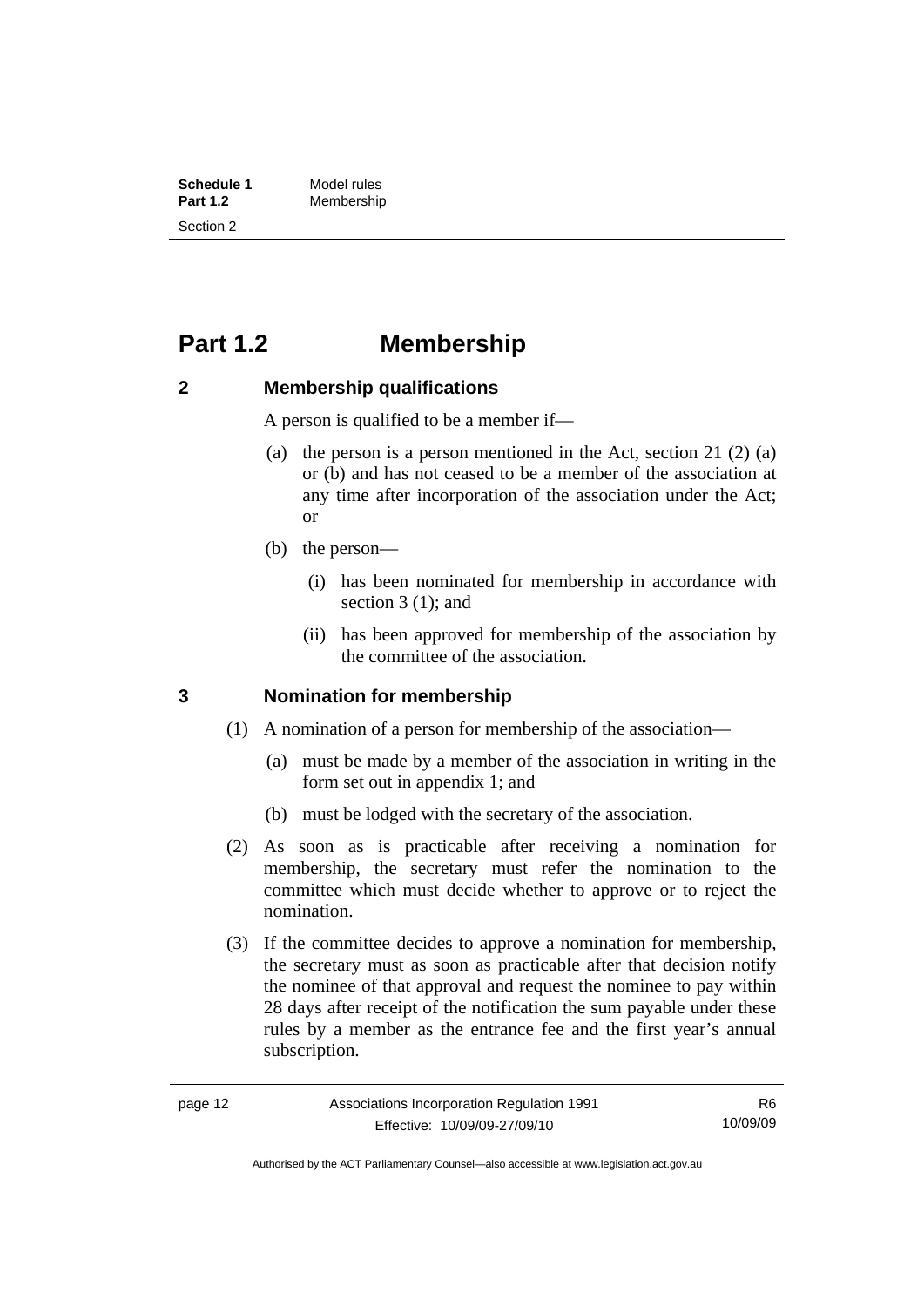| Schedule 1      | Model rules |
|-----------------|-------------|
| <b>Part 1.2</b> | Membership  |
| Section 4       |             |

<span id="page-18-0"></span> (4) The secretary must, on payment by the nominee of the amounts mentioned in subsection (3) within the period mentioned in that subsection, enter the nominee's name in the register of members and, on the name being so entered, the nominee becomes a member of the association.

#### **4 Membership entitlements not transferable**

A right, privilege or obligation that a person has because of being a member of the association—

- (a) cannot be transferred or transmitted to another person; and
- (b) terminates on cessation of the person's membership.

#### **5 Cessation of membership**

A person ceases to be a member of the association if the person—

- (a) dies or, for a corporation, is wound up; or
- (b) resigns from membership of the association; or
- (c) is expelled from the association; or
- (d) fails to renew membership of the association.

#### **6 Resignation of membership**

- (1) A member is not entitled to resign from membership of the association except in accordance with this section.
- (2) A member who has paid all amounts payable by the member to the association may resign from membership of the association by first giving notice (of not less than 1 month or, if the committee has determined a shorter period, that shorter period) in writing to the secretary of the member's intention to resign and, at the end of the period of notice, the member ceases to be a member.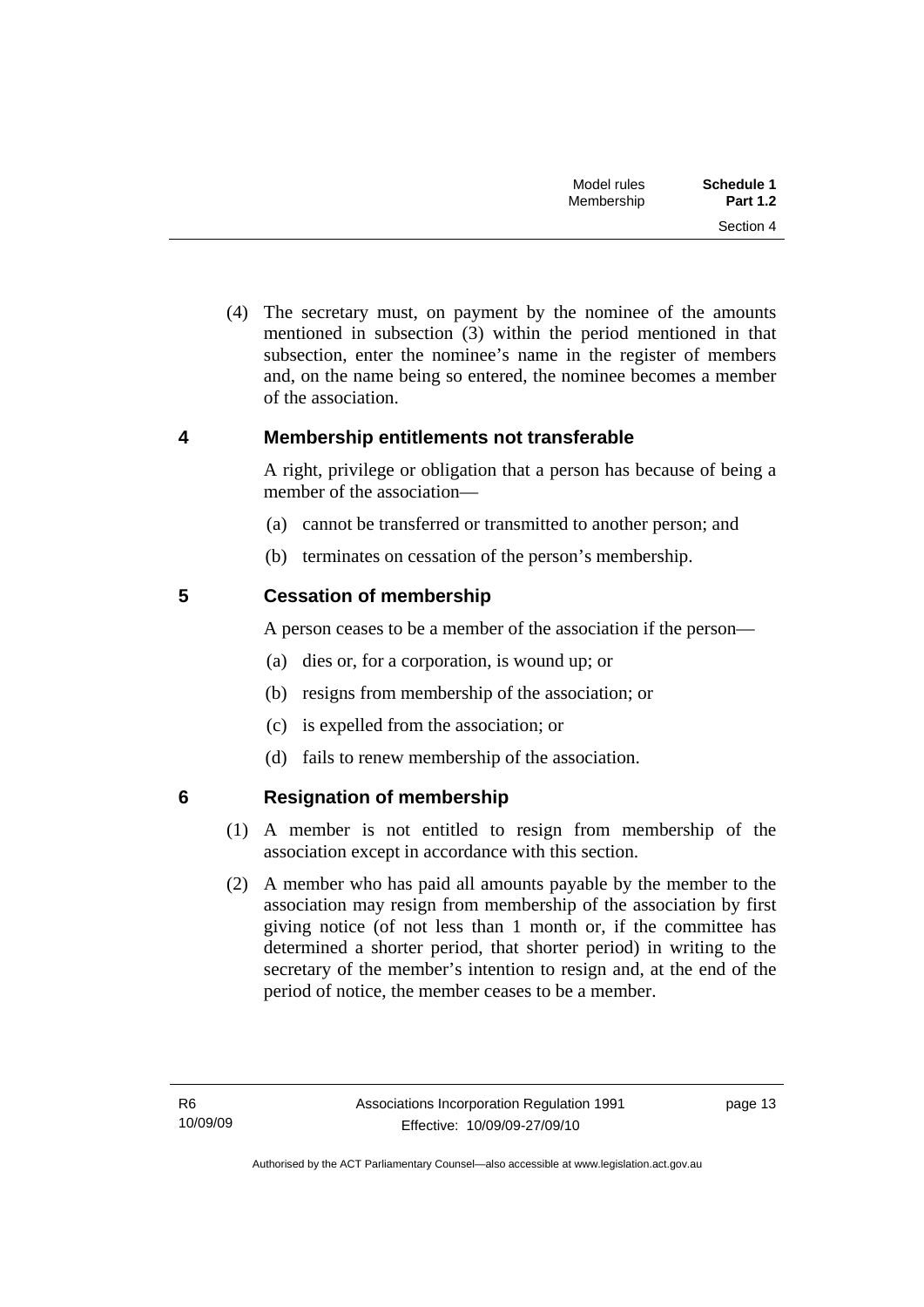<span id="page-19-0"></span>

| Schedule 1      | Model rules |
|-----------------|-------------|
| <b>Part 1.2</b> | Membership  |
| Section 7       |             |

 (3) If a person ceases to be a member, the secretary must make an appropriate entry in the register of members recording the date the member ceased to be a member.

#### **7 Fee, subscriptions etc**

- (1) The entrance fee to the association is \$1 or, if any other amount has been determined by resolution of the committee, the other amount.
- (2) The annual membership fee of the association is \$2 or, if any other amount has been determined by resolution of the committee, that other amount.
- (3) The annual membership fee is payable—
	- (a) except as provided by paragraph (b)—before 1 July in each calendar year; or
	- (b) if a person becomes a member on or after 1 July in any calendar year—before 1 July in each succeeding calendar year.

#### **8 Members' liabilities**

The liability of a member to contribute towards the payment of the debts and liabilities of the association or the costs, charges and expenses of the winding up of the association is limited to the amount (if any) unpaid by the member in relation to membership of the association as required by section 7.

#### **9 Disciplining of members**

- (1) If the committee is of the opinion that a member—
	- (a) has persistently refused or neglected to comply with a provision of these rules; or
	- (b) has persistently and wilfully acted in a manner prejudicial to the interests of the association;

the committee may, by resolution—

Authorised by the ACT Parliamentary Counsel—also accessible at www.legislation.act.gov.au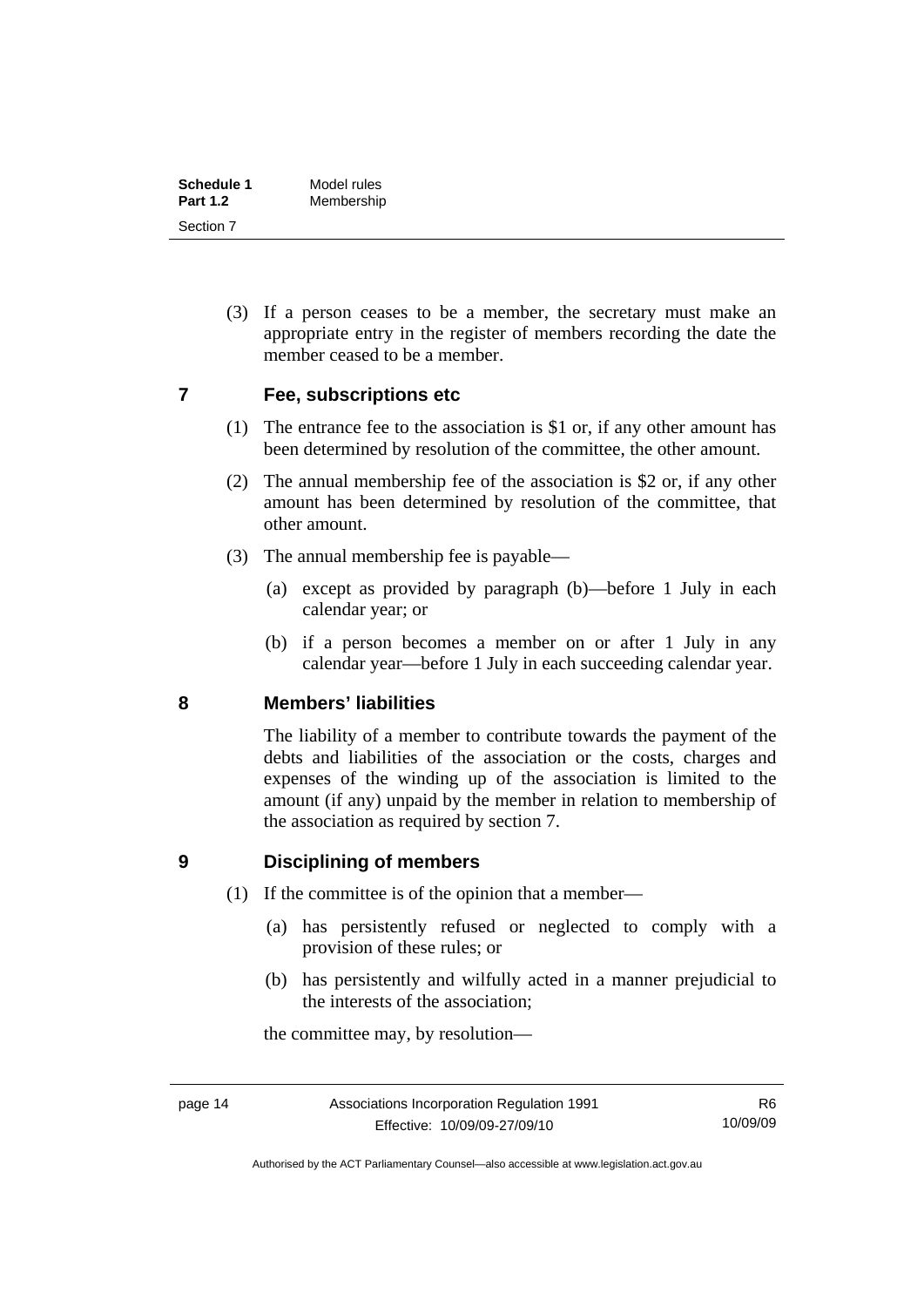Section 9

- (c) expel the member from the association; or
- (d) suspend the member from the rights and privileges of membership of the association that the committee may decide for a specified period.
- (2) A resolution of the committee under subsection (1) is of no effect unless the committee, at a meeting held not earlier than 14 days and not later than 28 days after service on the member of a notice under subsection (3), confirms the resolution in accordance with this section.
- (3) If the committee passes a resolution under subsection (1), the secretary must, as soon as practicable, serve a written notice on the member—
	- (a) setting out the resolution of the committee and the grounds on which it is based; and
	- (b) stating that the member may address the committee at a meeting to be held not earlier than 14 days and not later than 28 days after service of the notice; and
	- (c) stating the date, place and time of that meeting; and
	- (d) informing the member that the member may do either or both of the following:
		- (i) attend and speak at that meeting;
		- (ii) submit to the committee at or before the date of that meeting written representations relating to the resolution.
- (4) Subject to the Act, section 50, at a meeting of the committee mentioned in subsection (2), the committee must—
	- (a) give to the member mentioned in subsection (1) an opportunity to make oral representations; and
	- (b) give due consideration to any written representations submitted to the committee by that member at or before the meeting; and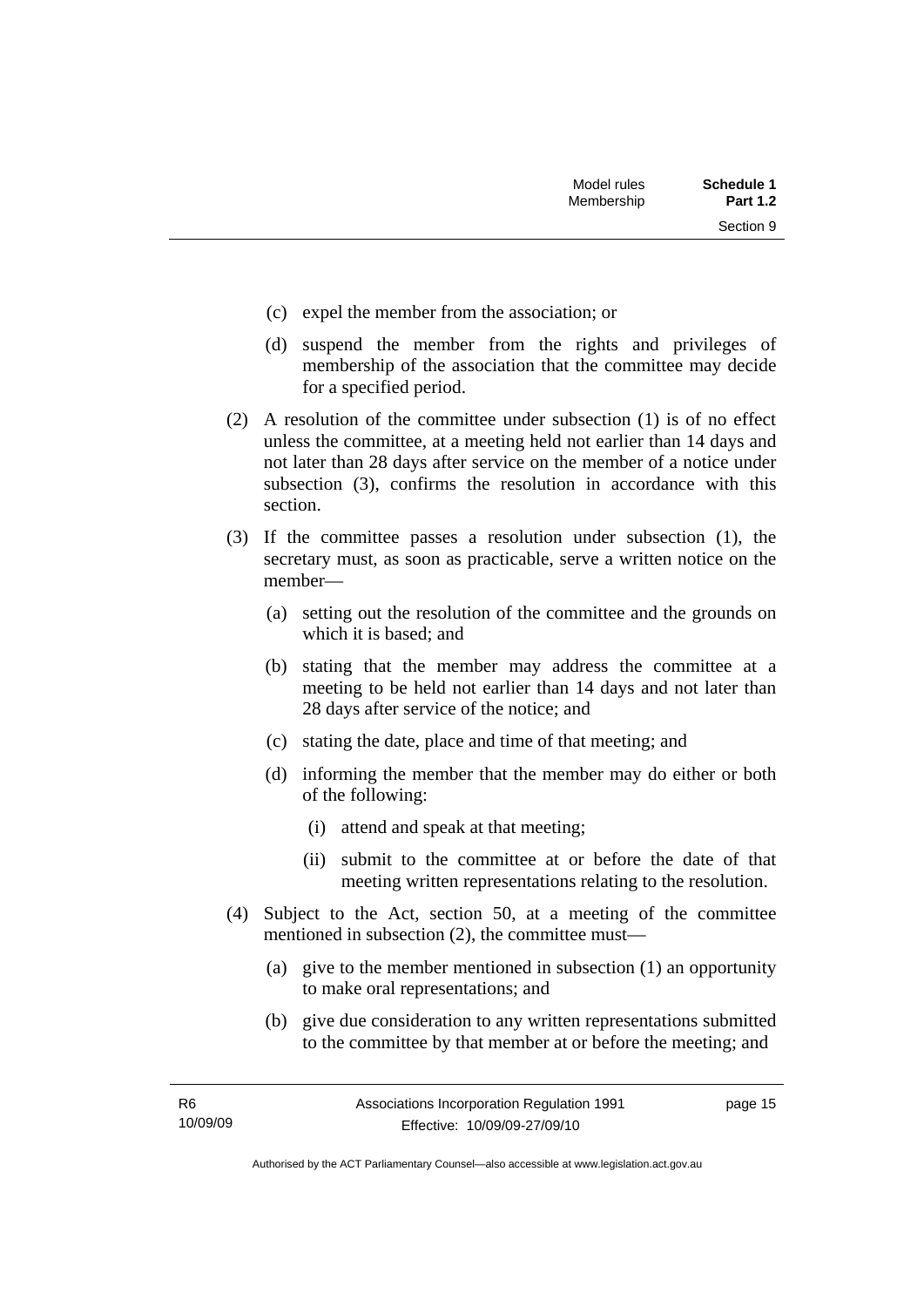<span id="page-21-0"></span>

| Schedule 1      | Model rules |
|-----------------|-------------|
| <b>Part 1.2</b> | Membership  |
| Section 10      |             |

- (c) by resolution decide whether to confirm or to revoke the resolution of the committee made under subsection (1).
- (5) If the committee confirms a resolution under subsection (4), the secretary must, within 7 days after that confirmation, by written notice inform the member of that confirmation and of the member's right of appeal under section 10.
- (6) A resolution confirmed by the committee under subsection (4) does not take effect—
	- (a) until the end of the period within which the member is entitled to appeal against the resolution if the member does not exercise the right of appeal within that period; or
	- (b) if within that period the member exercises the right of appeal—unless and until the association confirms the resolution in accordance with section 10 (4).

#### **10 Right of appeal of disciplined member**

- (1) A member may appeal to the association in general meeting against a resolution of the committee that is confirmed under section 9 (4), within 7 days after notice of the resolution is served on the member, by lodging with the secretary a notice to that effect.
- (2) On receipt of a notice under subsection (1), the secretary must notify the committee which must call a general meeting of the association to be held within 21 days after the date when the secretary received the notice or as soon as possible after that date.
- (3) Subject to the Act, section 50, at a general meeting of the association called under subsection (2)—
	- (a) no business other than the question of the appeal may be transacted; and
	- (b) the committee and the member must be given the opportunity to make representations in relation to the appeal orally or in writing, or both; and

Authorised by the ACT Parliamentary Counsel—also accessible at www.legislation.act.gov.au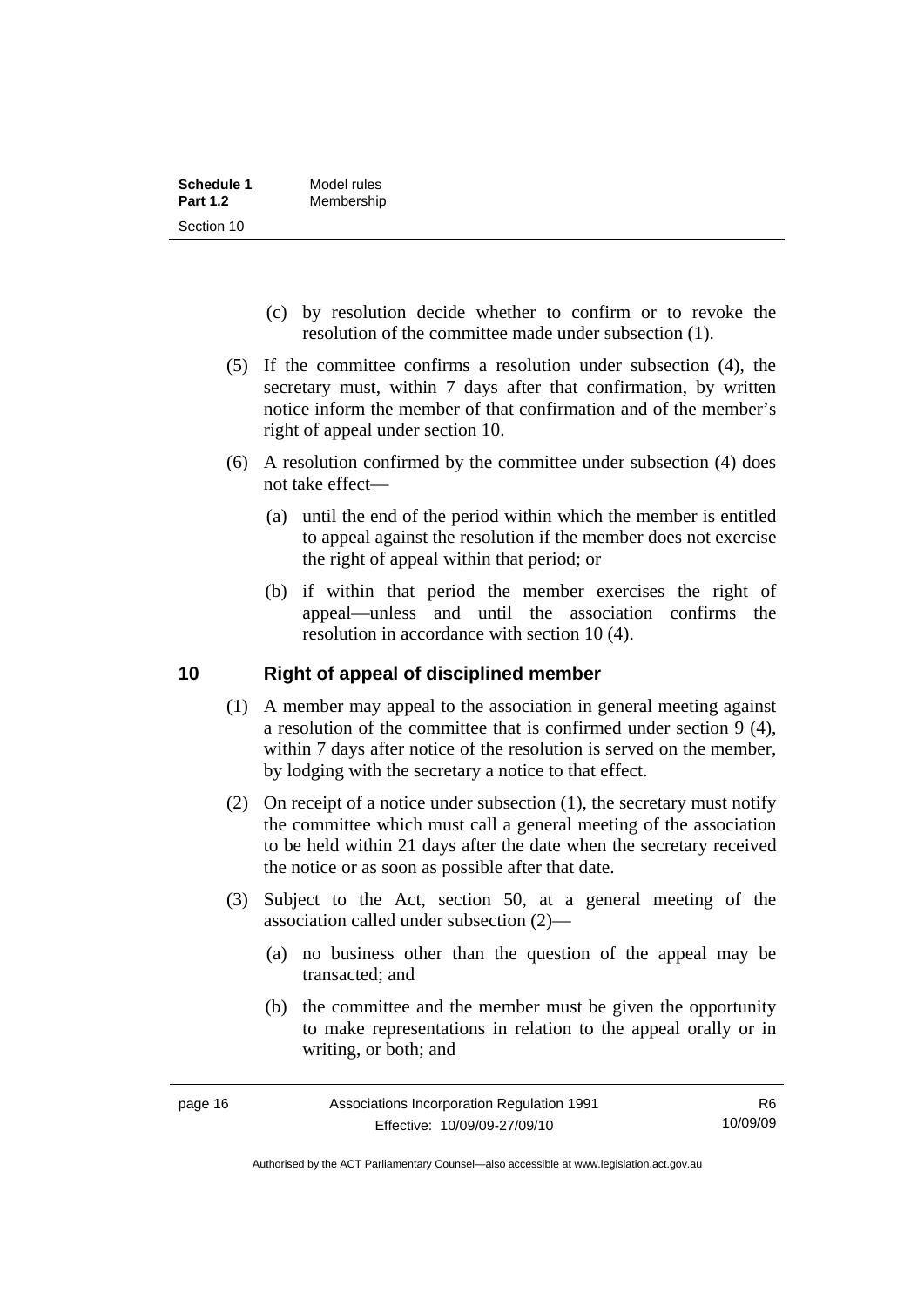| Model rules<br>Membership | Schedule 1<br><b>Part 1.2</b> |
|---------------------------|-------------------------------|
|                           | Section 10                    |

- (c) the members present must vote by secret ballot on the question of whether the resolution made under section 9 (4) should be confirmed or revoked.
- (4) If the meeting passes a special resolution in favour of the confirmation of the resolution made under section  $9(4)$ , that resolution is confirmed.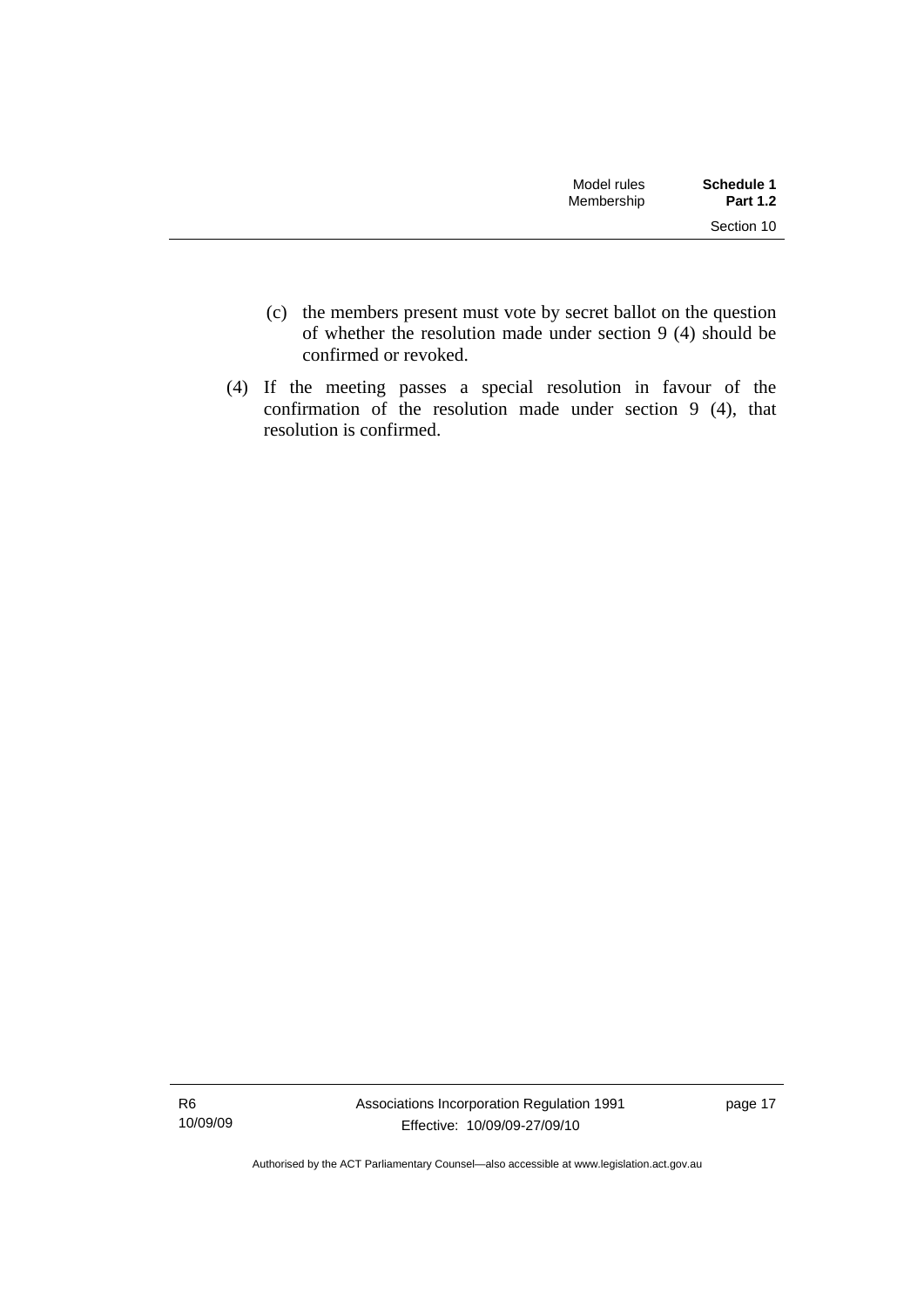<span id="page-23-0"></span>

| Schedule 1      | Model rules |
|-----------------|-------------|
| <b>Part 1.3</b> | Committee   |
| Section 11      |             |

### **Part 1.3 Committee**

#### **11 Powers of committee**

The committee, subject to the Act, the regulation, these rules, and to any resolution passed by the association in general meeting—

- (a) controls and manages the affairs of the association; and
- (b) may exercise all functions that may be exercised by the association other than those functions that are required by these rules to be exercised by the association in general meeting; and
- (c) has power to perform all acts and do all things that appear to the committee to be necessary or desirable for the proper management of the affairs of the association.

#### **12 Constitution and membership**

- (1) The committee consists of—
	- (a) the office-bearers of the association; and
	- (b) 3 ordinary committee members;

each of whom must be elected under section 13 or appointed in accordance with subsection (4).

- (2) The office-bearers of the association are—
	- (a) the president; and
	- (b) the vice-president; and
	- (c) the treasurer; and
	- (d) the secretary.
- (3) Each member of the committee holds office, subject to these rules, until the conclusion of the annual general meeting following the date of the member's election, but is eligible for re-election.

R6 10/09/09

Authorised by the ACT Parliamentary Counsel—also accessible at www.legislation.act.gov.au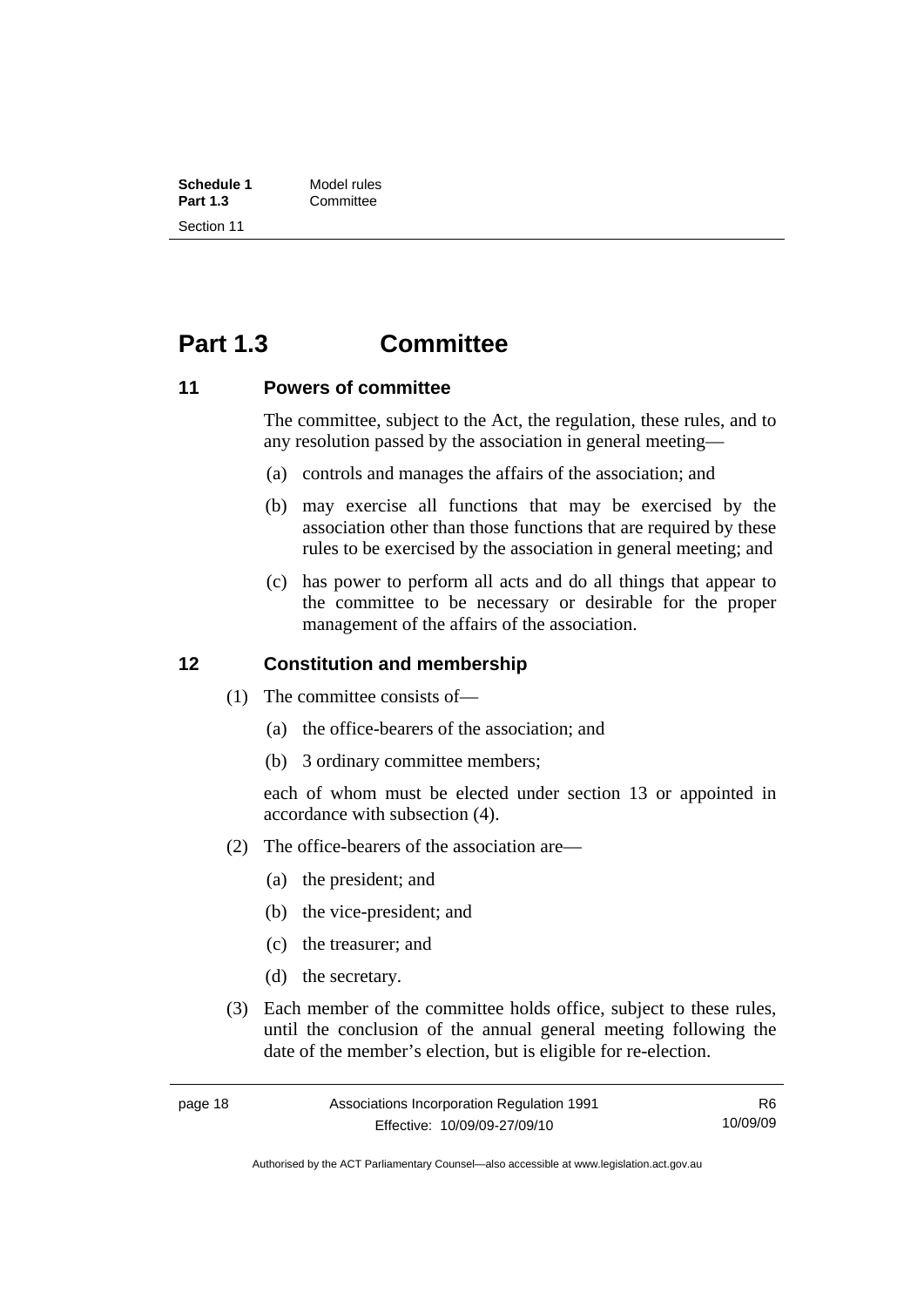<span id="page-24-0"></span>

| <b>Schedule 1</b><br><b>Part 1.3</b> | Model rules<br>Committee |  |
|--------------------------------------|--------------------------|--|
| Section 13                           |                          |  |

 (4) If there is a vacancy in the membership of the committee, the committee may appoint a member of the association to fill the vacancy and the member so appointed holds office, subject to these rules, until the conclusion of the next annual general meeting after the date of the appointment.

#### **13 Election of committee members**

- (1) Nominations of candidates for election as office-bearers of the association or as ordinary committee members—
	- (a) must be made in writing, signed by 2 members of the association and accompanied by the written consent of the candidate (which may be endorsed on the nomination form); and
	- (b) must be given to the secretary of the association not less than 7 days before the date fixed for the annual general meeting at which the election is to take place.
- (2) If insufficient nominations are received to fill all vacancies on the committee, the candidates nominated are taken to be elected and further nominations may be received at the annual general meeting.
- (3) If insufficient further nominations are received, any vacant positions remaining on the committee are taken to be vacancies.
- (4) If the number of nominations received is equal to the number of vacancies to be filled, the people nominated are taken to be elected.
- (5) If the number of nominations received exceeds the number of vacancies to be filled, a ballot must be held.
- (6) The ballot for the election of office-bearers and ordinary committee members must be conducted at the annual general meeting in the way the committee may direct.
- (7) A person is not eligible to simultaneously hold more than 1 position on the committee.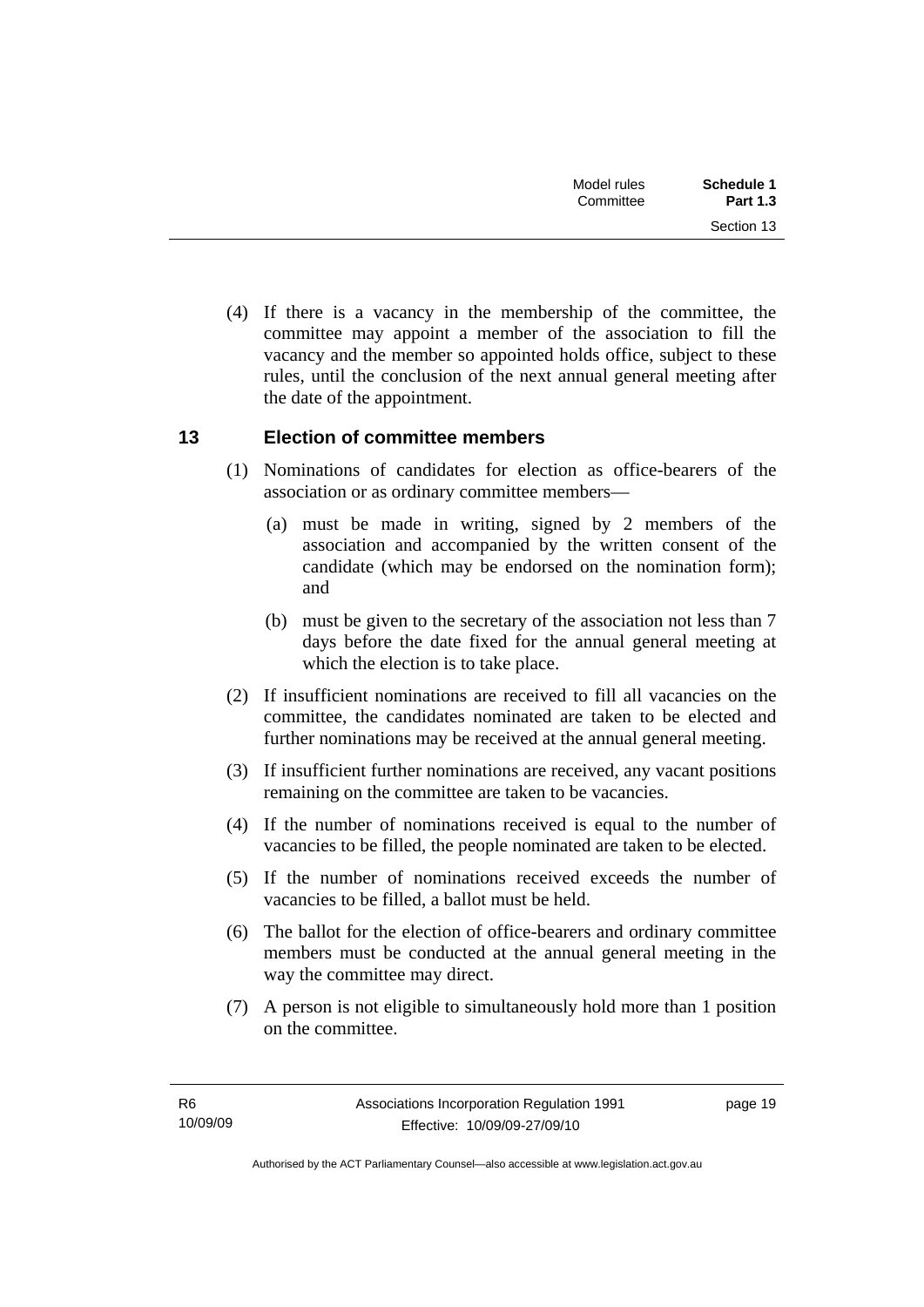<span id="page-25-0"></span>

| Schedule 1      | Model rules |
|-----------------|-------------|
| <b>Part 1.3</b> | Committee   |
| Section 14      |             |

#### **14 Secretary**

- (1) The secretary of the association must, as soon as practicable after being appointed as secretary, notify the association of his or her address.
- (2) The secretary must keep minutes of—
	- (a) all elections and appointments of office-bearers and ordinary committee members; and
	- (b) the names of members of the committee present at a committee meeting or a general meeting; and
	- (c) all proceedings at committee meetings and general meetings.
- (3) Minutes of proceedings at a meeting must be signed by the person presiding at the meeting or by the person presiding at the next succeeding meeting.

#### **15 Treasurer**

- (1) The treasurer of the association must—
	- (a) collect and receive all amounts owing to the association and make all payments authorised by the association; and
	- (b) keep correct accounts and books showing the financial affairs of the association with full details of all receipts and expenditure connected with the activities of the association.

#### **16 Vacancies**

- (1) For these rules, a vacancy in the office of a member of the committee happens if the member—
	- (a) dies; or
	- (b) ceases to be a member of the association; or
	- (c) resigns the office; or

Authorised by the ACT Parliamentary Counsel—also accessible at www.legislation.act.gov.au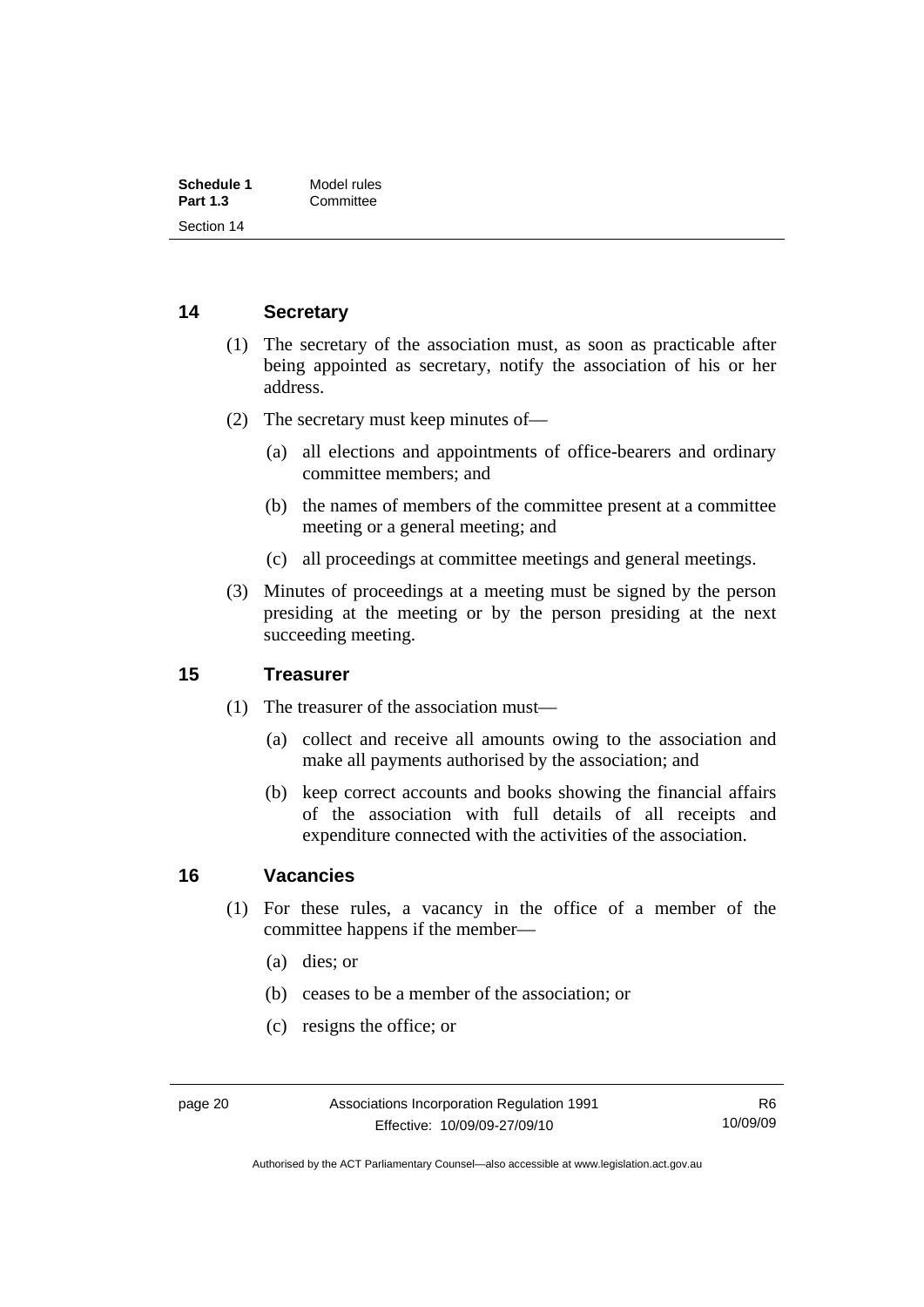<span id="page-26-0"></span>

| Schedule 1<br><b>Part 1.3</b> | Model rules<br>Committee |  |
|-------------------------------|--------------------------|--|
| Section 17                    |                          |  |

- (d) is removed from office under section 17 (Removal of committee members); or
- (e) becomes an insolvent under administration within the meaning of the Corporations Act; or
- (f) suffers from mental or physical incapacity; or
- (g) is disqualified from office under the Act, section 63 (1); or
- (h) is absent without the consent of the committee from all meetings of the committee held during a period of 6 months.

#### **17 Removal of committee members**

The association in general meeting may by resolution, subject to the Act, section 50, remove any member of the committee from the office of member of the committee before the end of the member's term of office.

#### **18 Committee meetings and quorum**

- (1) The committee must meet at least 3 times in each calendar year at the place and time that the committee may decide.
- (2) Additional meetings of the committee may be called by any member of the committee.
- (3) Oral or written notice of a meeting of the committee must be given by the secretary to each member of the committee at least 48 hours (or any other period that may be unanimously agreed on by the members of the committee) before the time appointed for the holding of the meeting.
- (4) Notice of a meeting given under subsection (3) must specify the general nature of the business to be transacted at the meeting and no business other than that business may be transacted at the meeting, except business that the committee members present at the meeting unanimously agree to treat as urgent business.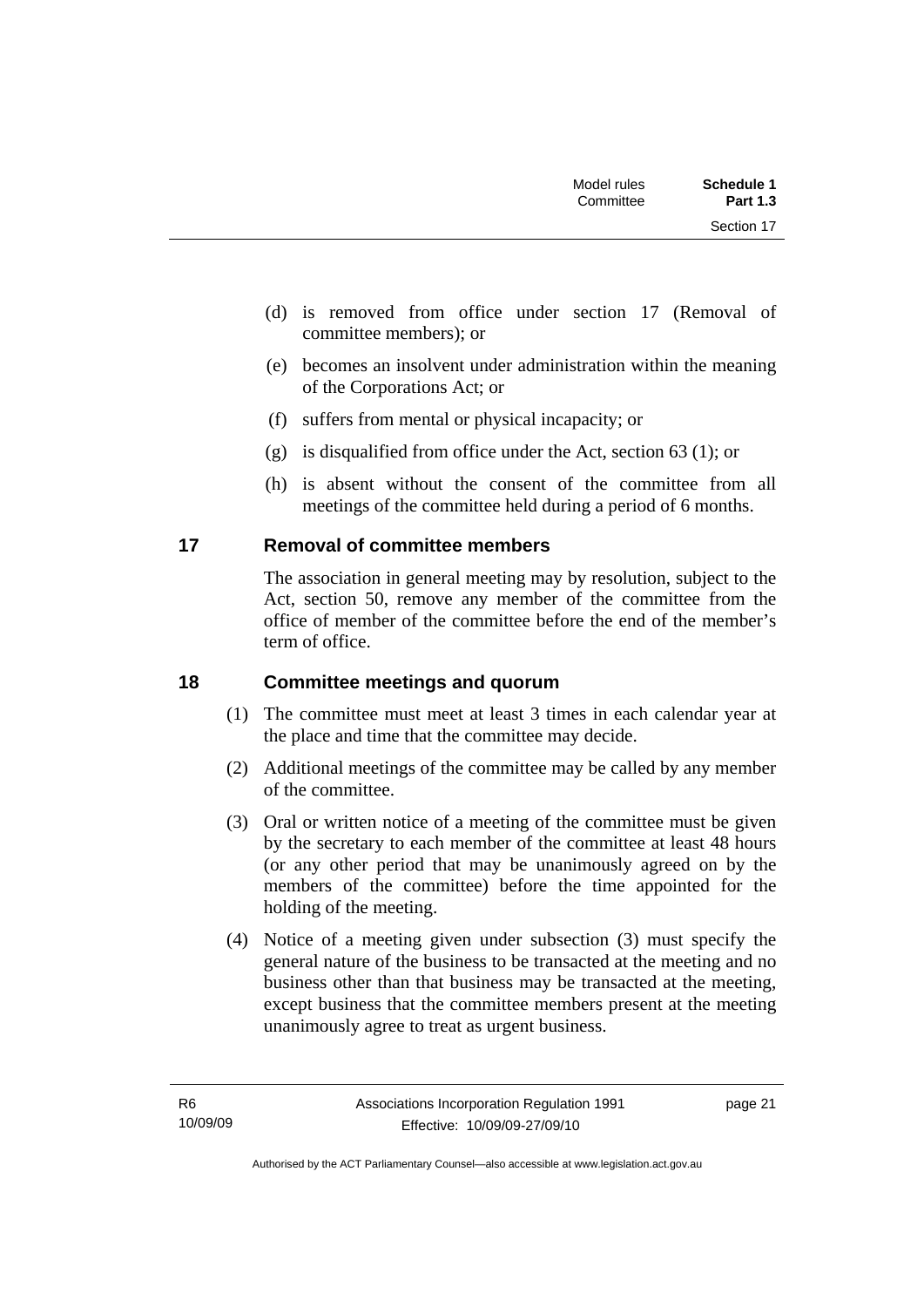<span id="page-27-0"></span>

| Schedule 1                    | Model rules |
|-------------------------------|-------------|
| <b>Part 1.3</b><br>Section 19 | Committee   |
|                               |             |

- (5) Any 3 members of the committee constitute a quorum for the transaction of the business of a meeting of the committee.
- (6) No business may be transacted by the committee unless a quorum is present and, if within half an hour after the time appointed for the meeting a quorum is not present, the meeting stands adjourned to the same place and at the same hour of the same day in the following week.
- (7) If at the adjourned meeting a quorum is not present within half an hour after the time appointed for the meeting, the meeting is dissolved.
- (8) At meetings of the committee—
	- (a) the president or, in the absence of the president, the vicepresident presides; or
	- (b) if the president and the vice-president are absent—1 of the remaining members of the committee may be chosen by the members present to preside.

#### **19 Delegation by committee to subcommittee**

- (1) The committee may, in writing, delegate to 1 or more subcommittees (consisting of the member or members of the association that the committee considers appropriate) the exercise of the functions of the committee that are specified in the instrument, other than—
	- (a) this power of delegation; and
	- (b) a function that is a function imposed on the committee by the Act, by any other Territory law, or by resolution of the association in general meeting.
- (2) A function, the exercise of which has been delegated to a subcommittee under this section may, while the delegation remains unrevoked, be exercised from time to time by the subcommittee in accordance with the terms of the delegation.

Authorised by the ACT Parliamentary Counsel—also accessible at www.legislation.act.gov.au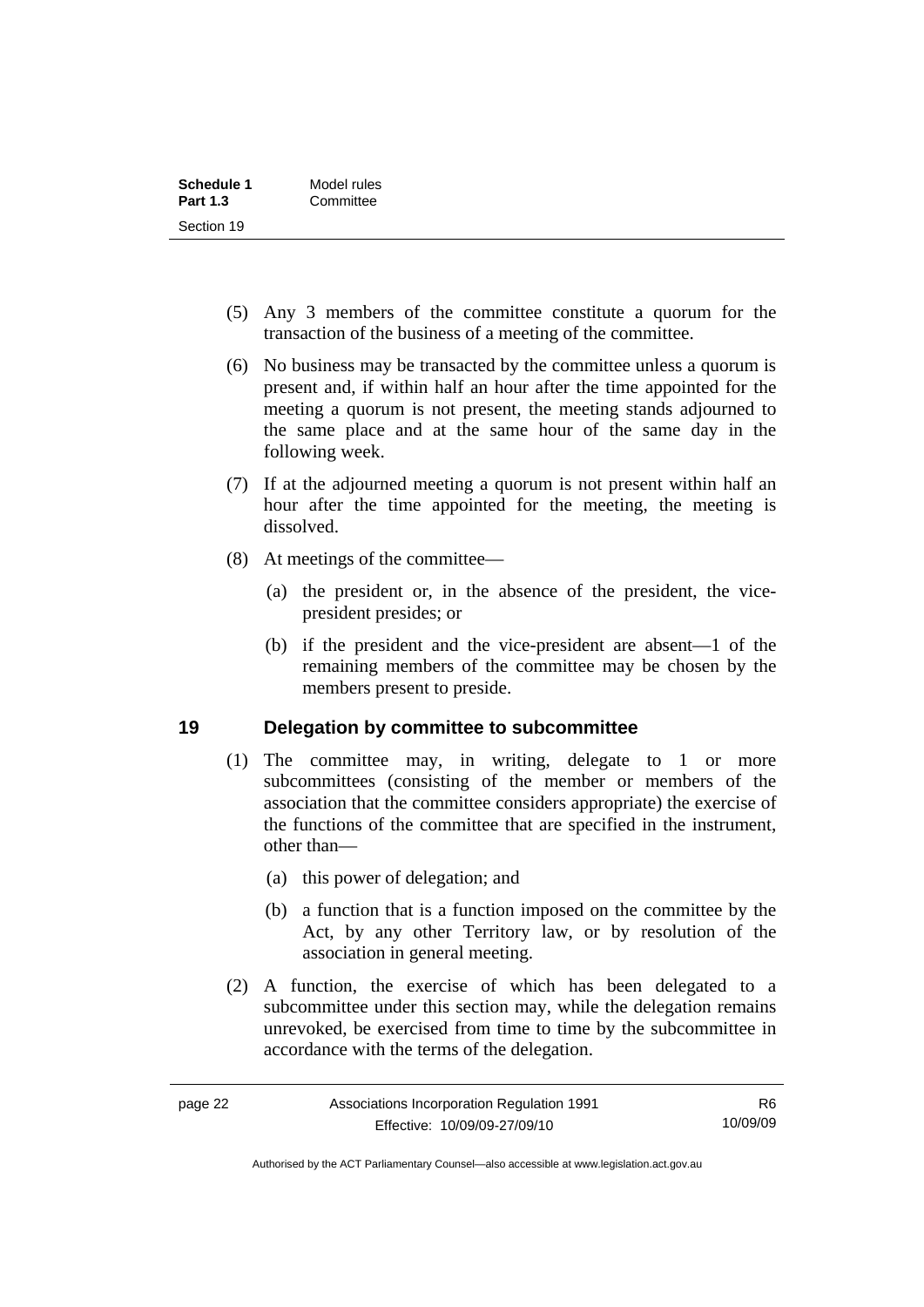| Schedule 1<br><b>Part 1.3</b> | Model rules<br>Committee |  |
|-------------------------------|--------------------------|--|
| Section 20                    |                          |  |

- <span id="page-28-0"></span> (3) A delegation under this section may be made subject to any conditions or limitations about the exercise of any function, or about time or circumstances, that may be specified in the instrument of delegation.
- (4) Despite any delegation under this section, the committee may continue to exercise any function delegated.
- (5) Any act or thing done or suffered by a subcommittee acting in the exercise of a delegation under this section has the same force and effect as it would have if it had been done or suffered by the committee.
- (6) The committee may, in writing, revoke wholly or in part any delegation under this section.
- (7) A subcommittee may meet and adjourn as it considers appropriate.

#### **20 Voting and decisions**

- (1) Questions arising at a meeting of the committee or of any subcommittee appointed by the committee are decided by a majority of the votes of members of the committee or subcommittee present at the meeting.
- (2) Each member present at a meeting of the committee or of any subcommittee appointed by the committee (including the person presiding at the meeting) is entitled to 1 vote but, if the votes on any question are equal, the person presiding may exercise a second or casting vote.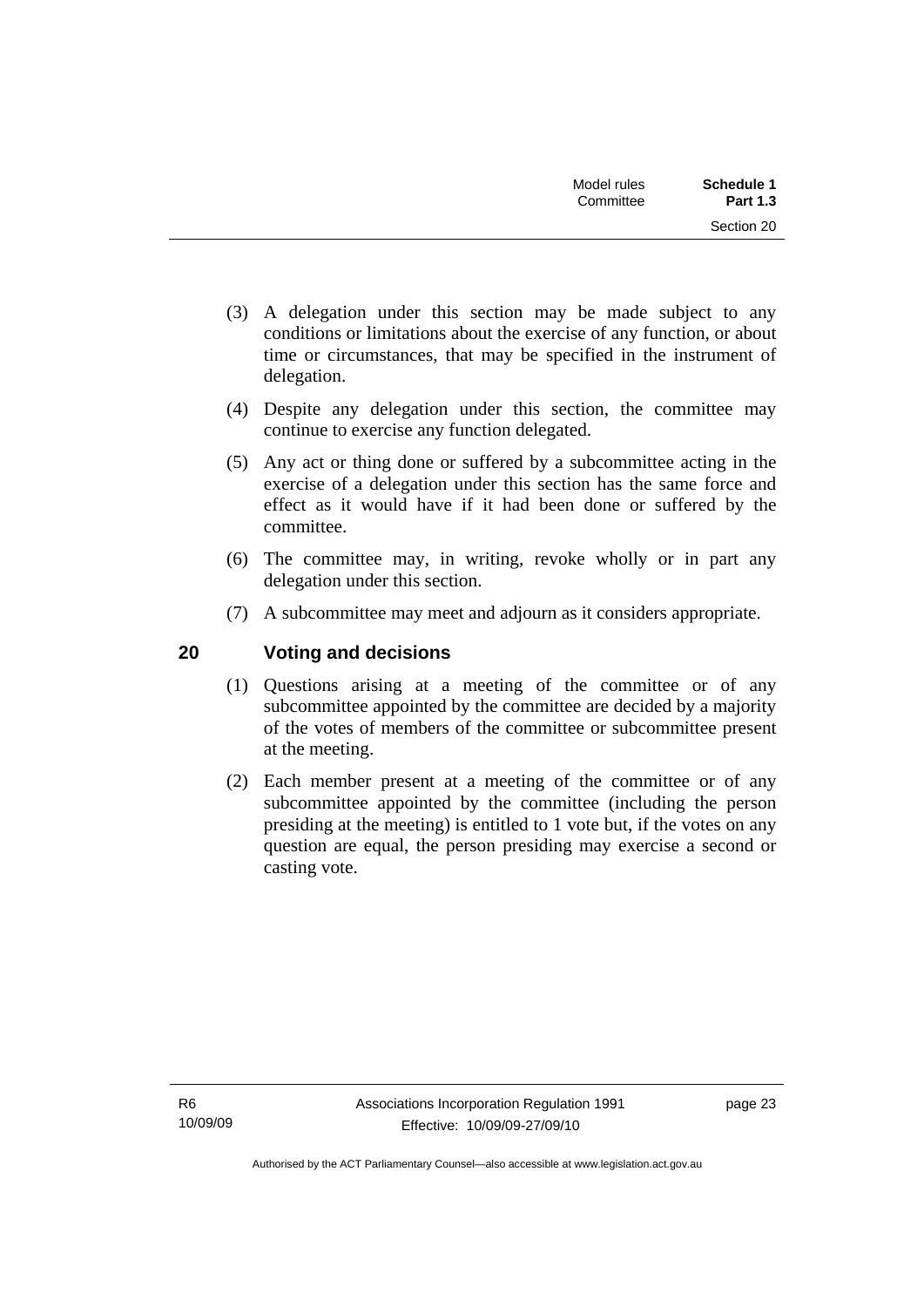### <span id="page-29-0"></span>**Part 1.4 General meetings**

#### **21 Annual general meetings—holding of**

- (1) With the exception of the first annual general meeting of the association, the association must, at least once in each calendar year and within 5 months after the end of each financial year of the association, call an annual general meeting of its members.
- (2) The association must hold its first annual general meeting—
	- (a) within 18 months after its incorporation under the Act; and
	- (b) within 5 months after the end of the first financial year of the association.
- (3) Subsections (1) and (2) have effect subject to the powers of the registrar-general under the Act, section 120 in relation to extensions of time.

#### **22 Annual general meetings—calling of and business at**

- (1) The annual general meeting of the association must, subject to the Act, be called on the date and at the place and time that the committee considers appropriate.
- (2) In addition to any other business that may be transacted at an annual general meeting, the business of an annual general meeting is—
	- (a) to confirm the minutes of the last annual general meeting and of any general meeting held since that meeting; and
	- (b) to receive from the committee reports on the activities of the association during the last financial year; and
	- (c) to elect members of the committee, including office-bearers; and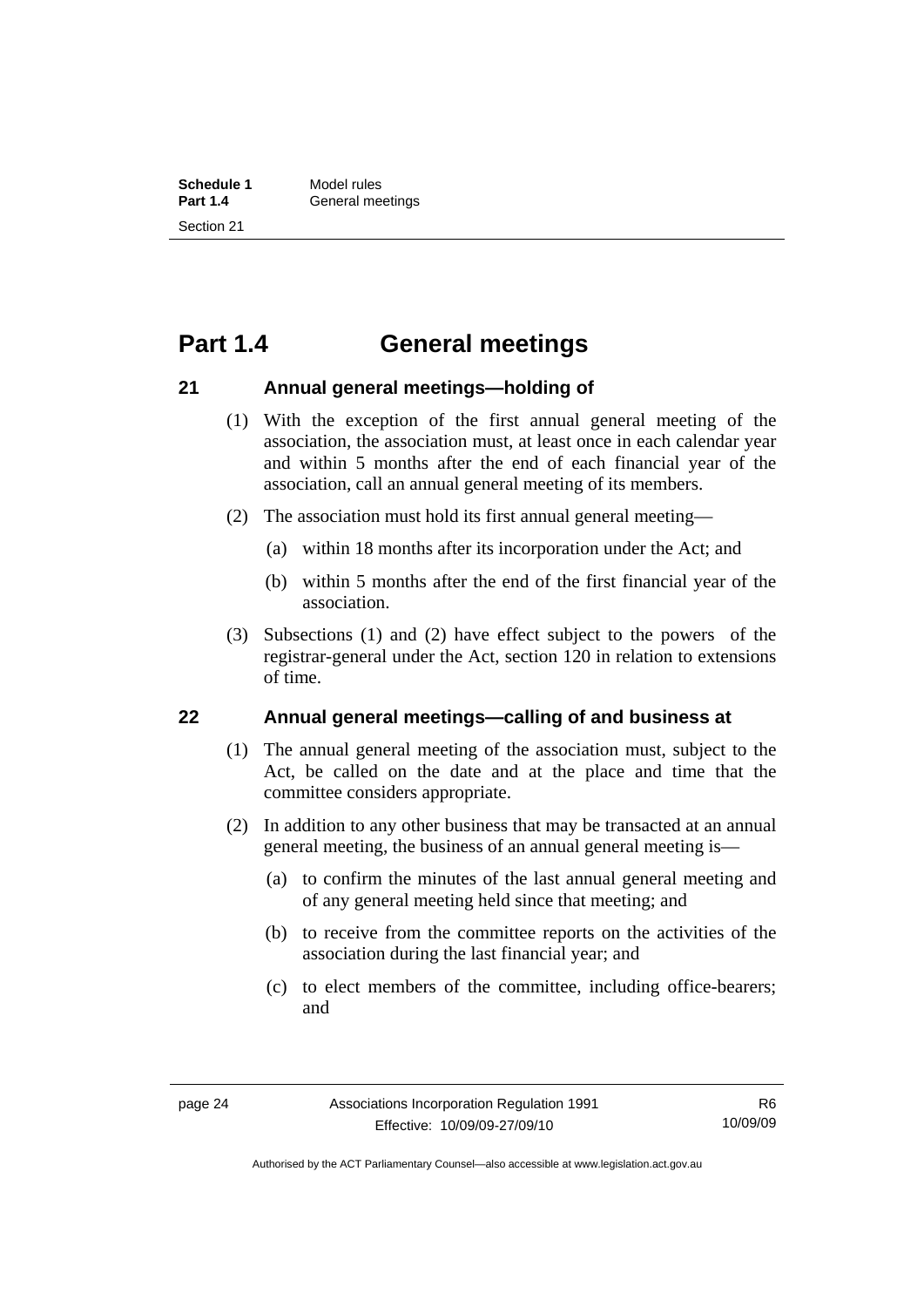- <span id="page-30-0"></span> (d) to receive and consider the statement of accounts and the reports that are required to be submitted to members under the Act, section 73 (1).
- (3) An annual general meeting must be specified as such in the notice calling it in accordance with section 24 (Notice).
- (4) An annual general meeting must be conducted in accordance with the provisions of this part.

#### **23 General meetings—calling of**

- (1) The committee may, whenever it considers appropriate, call a general meeting of the association.
- (2) The committee must, on the requisition in writing of not less than 5% of the total number of members, call a general meeting of the association.
- (3) A requisition of members for a general meeting—
	- (a) must state the purpose or purposes of the meeting; and
	- (b) must be signed by the members making the requisition; and
	- (c) must be lodged with the secretary; and
	- (d) may consist of several documents in a similar form, each signed by 1 or more of the members making the requisition.
- (4) If the committee fails to call a general meeting within 1 month after the date when a requisition of members for the meeting is lodged with the secretary, any 1 or more of the members who made the requisition may call a general meeting to be held not later than 3 months after that date.
- (5) A general meeting called by a member or members mentioned in subsection (4) must be called as nearly as is practicable in the same way as general meetings are called by the committee and any member who thereby incurs expense is entitled to be reimbursed by the association for any reasonable expense so incurred.

page 25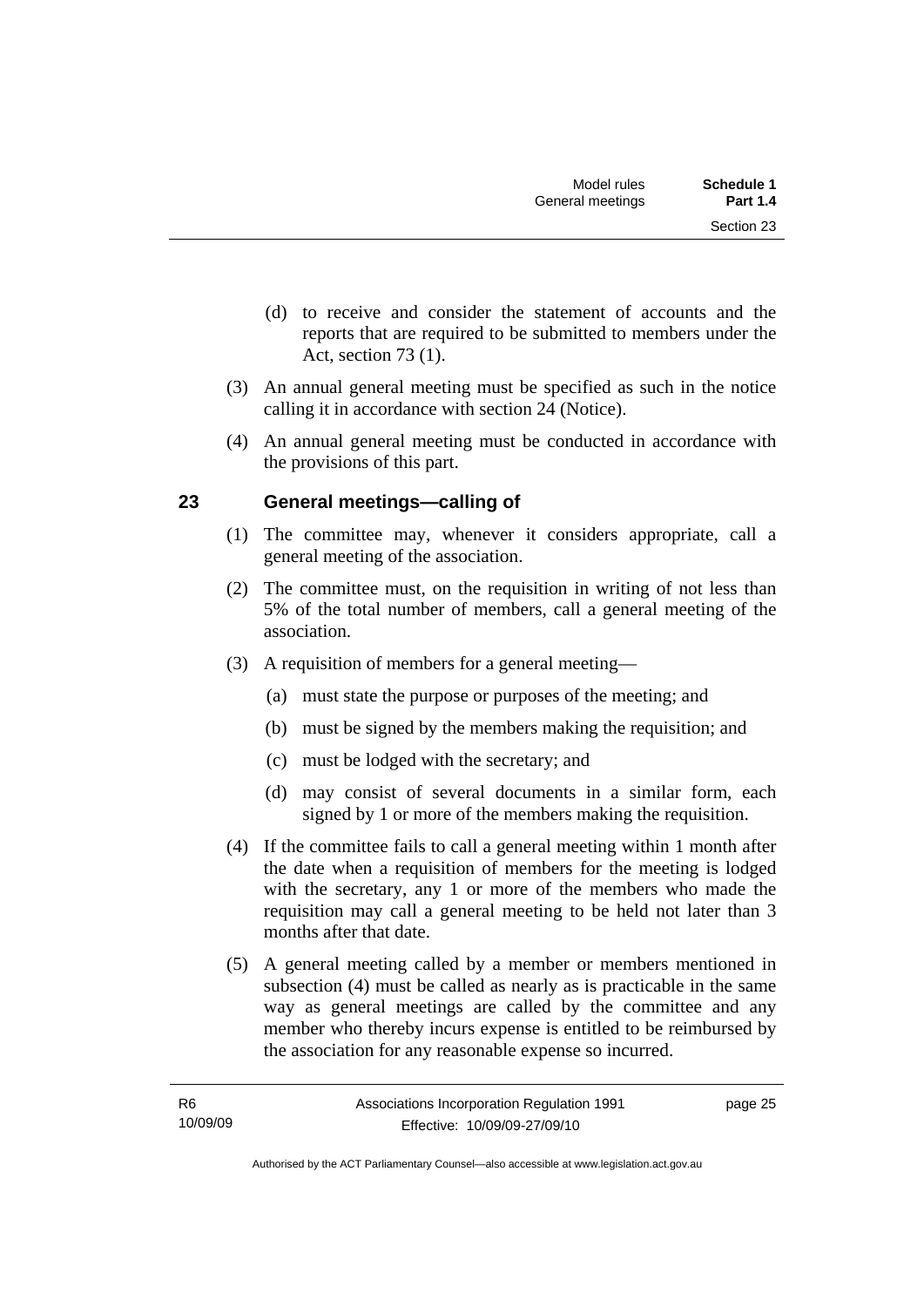#### <span id="page-31-0"></span>**24 Notice**

- (1) Except if the nature of the business proposed to be dealt with at a general meeting requires a special resolution of the association, the secretary must, at least 14 days before the date fixed for the holding of the general meeting, send by prepaid post to each member at the member's address appearing in the register of members, a notice specifying the place, date and time of the meeting and the nature of the business proposed to be transacted at the meeting.
- (2) If the nature of the business proposed to be dealt with at a general meeting requires a special resolution of the association, the secretary must, at least 21 days before the date fixed for the holding of the general meeting, send notice to each member in the way provided in subsection (1) specifying, in addition to the matter required under that subsection, the intention to propose the resolution as a special resolution.
- (3) No business other than that specified in the notice calling a general meeting may be transacted at the meeting except, for an annual general meeting, business that may be transacted under section 22 (2).
- (4) A member desiring to bring any business before a general meeting may give written notice of that business to the secretary who must include that business in the next notice calling a general meeting given after receipt of the notice from the member.

#### **25 General meetings—procedure and quorum**

- (1) No item of business may be transacted at a general meeting unless a quorum of members entitled under these rules to vote is present during the time the meeting is considering that item.
- (2) Five members present in person (who are entitled under these rules to vote at a general meeting) constitute a quorum for the transaction of the business of a general meeting.

Authorised by the ACT Parliamentary Counsel—also accessible at www.legislation.act.gov.au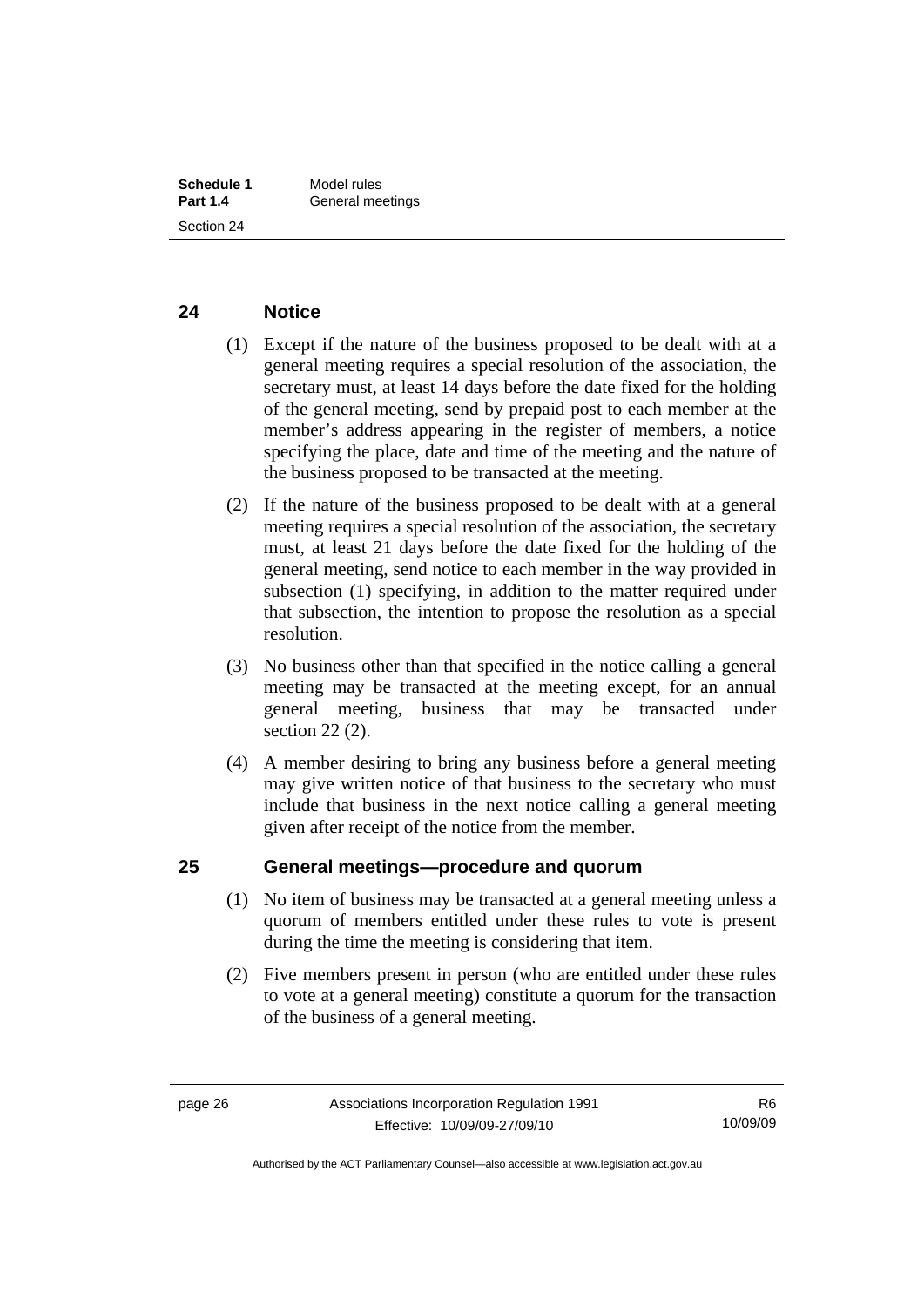- <span id="page-32-0"></span> (3) If within 30 minutes after the appointed time for the start of a general meeting a quorum is not present, the meeting if called on the requisition of members is dissolved and in any other case stands adjourned to the same day in the following week at the same time and (unless another place is specified at the time of adjournment by the person presiding at the meeting or communicated by written notice to members given before the day to which the meeting is adjourned) at the same place.
- (4) If at the adjourned meeting a quorum is not present within 30 minutes after the time appointed for the start of the meeting, the members present (being not less than 3) constitute a quorum.

### **26 Presiding member**

- (1) The president, or in the absence of the president, the vice-president, presides at each general meeting of the association.
- (2) If the president and the vice-president are absent from a general meeting, the members present must elect 1 of their number to preside at the meeting.

### **27 Adjournment**

- (1) The person presiding at a general meeting at which a quorum is present may, with the consent of the majority of members present at the meeting, adjourn the meeting from time to time and place to place, but no business may be transacted at an adjourned meeting other than the business left unfinished at the meeting at which the adjournment took place.
- (2) If a general meeting is adjourned for 14 days or more, the secretary must give written or oral notice of the adjourned meeting to each member of the association stating the place, date and time of the meeting and the nature of the business to be transacted at the meeting.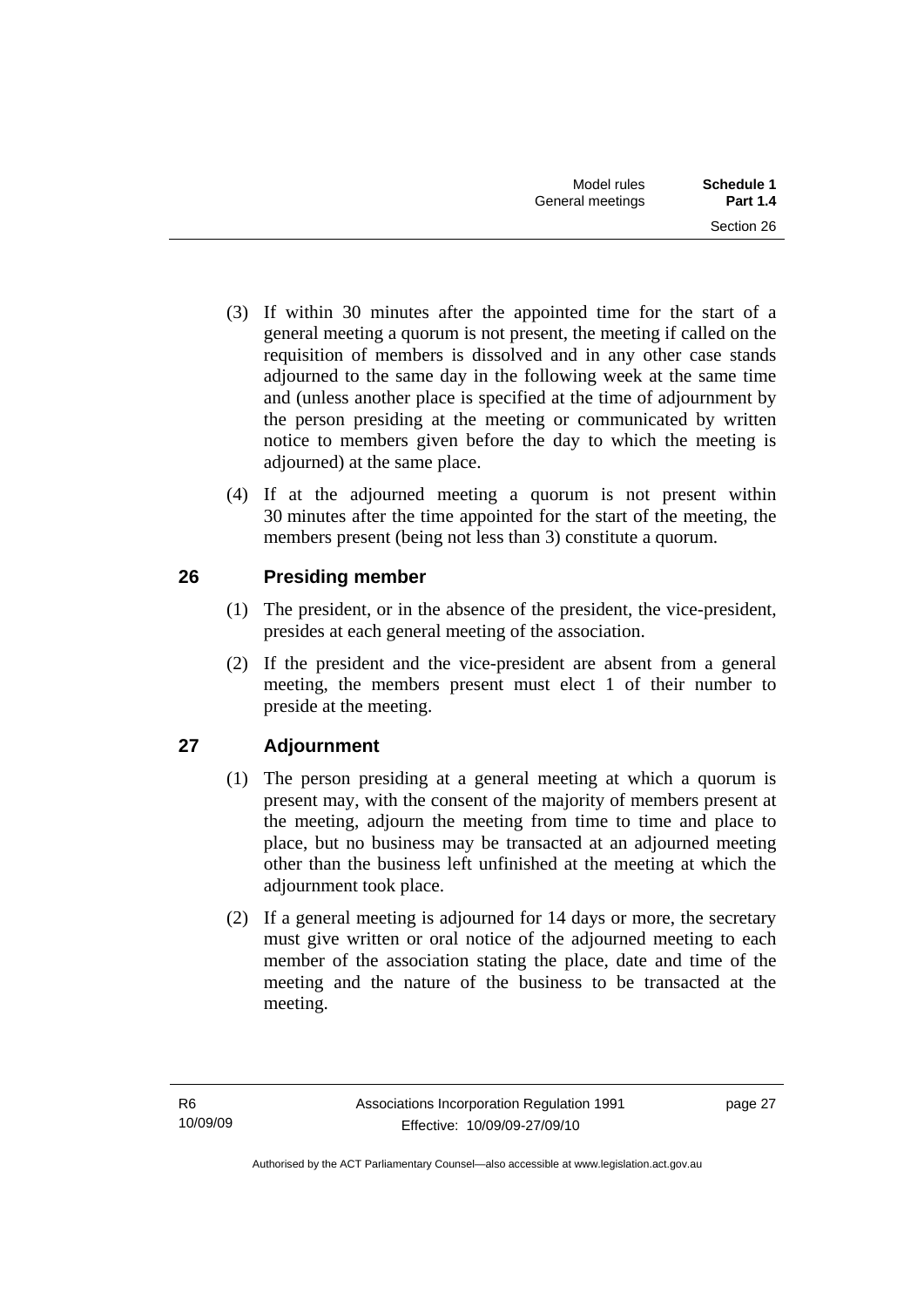<span id="page-33-0"></span>

| Schedule 1      | Model rules      |
|-----------------|------------------|
| <b>Part 1.4</b> | General meetings |
| Section 28      |                  |

 (3) Except as provided in subsections (1) and (2), notice of an adjournment of a general meeting or of the business to be transacted at an adjourned meeting is not required to be given.

#### **28 Making of decisions**

- (1) A question arising at a general meeting of the association is to be decided on a show of hands and, unless before or on the declaration of the show of hands a poll is demanded, a declaration by the person presiding that a resolution has, on a show of hands, been carried or carried unanimously or carried by a particular majority or lost, or an entry to that effect in the minute book of the association, is evidence of the fact without proof of the number or proportion of the votes recorded in favour of or against that resolution.
- (2) At a general meeting of the association, a poll may be demanded by the person presiding or by not less than 3 members present in person or by proxy at the meeting.
- (3) If the poll is demanded at a general meeting, the poll must be taken—
	- (a) immediately if the poll relates to the election of the person to preside at the meeting or to the question of an adjournment; or
	- (b) in any other case—in the way and at the time before the close of the meeting that the person presiding directs, and the resolution of the poll on the matter is taken to be the resolution of the meeting on that matter.

#### **29 Voting**

- (1) Subject to subsection (3), on any question arising at a general meeting of the association a member has 1 vote only.
- (2) All votes must be given personally or by proxy but no member may hold more than 5 proxies.

Authorised by the ACT Parliamentary Counsel—also accessible at www.legislation.act.gov.au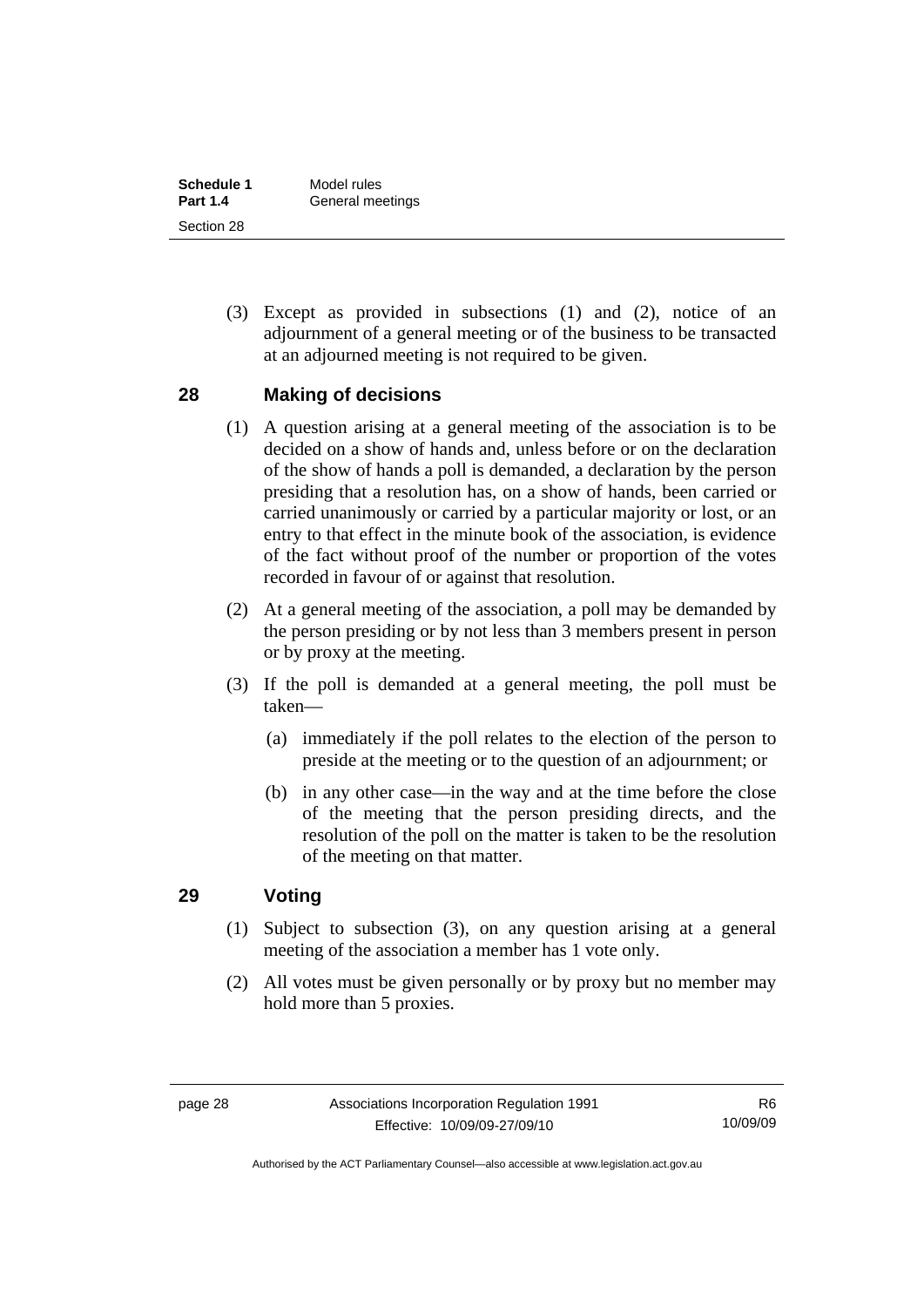- <span id="page-34-0"></span> (3) If the votes on a question at a general meeting are equal, the person presiding is entitled to exercise a second or casting vote.
- (4) A member or proxy is not entitled to vote at any general meeting of the association unless all money due and payable by the member or proxy to the association has been paid, other than the amount of the annual subscription payable for the then current year.

#### **30 Appointment of proxies**

- (1) Each member is entitled to appoint another member as proxy by notice given to the secretary no later than 24 hours before the time of the meeting for which the proxy is appointed.
- (2) The notice appointing the proxy must be in the form set out in appendix 2.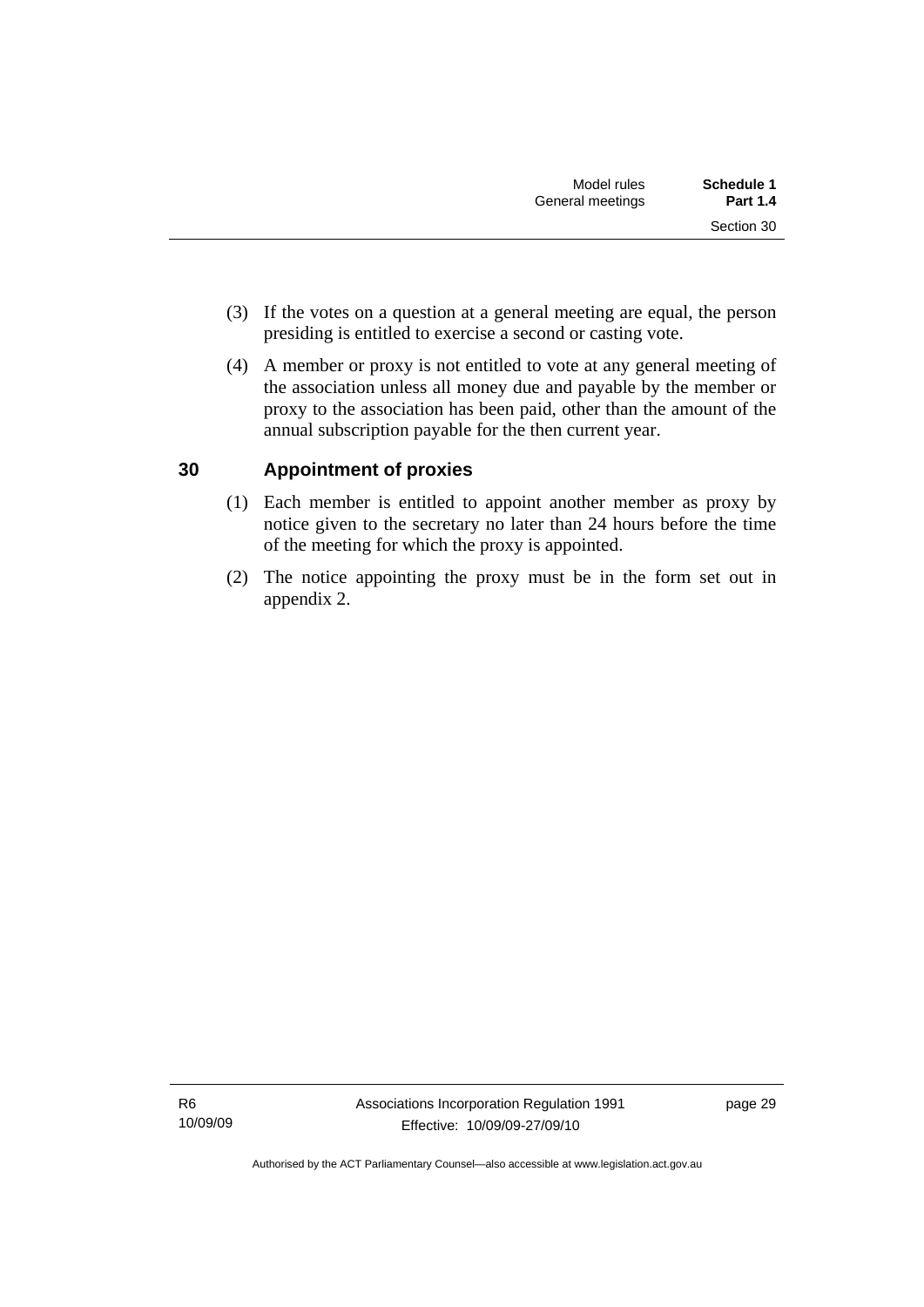<span id="page-35-0"></span>

| Schedule 1      | Model rules   |
|-----------------|---------------|
| <b>Part 1.5</b> | Miscellaneous |
| Section 31      |               |

### **Part 1.5 Miscellaneous**

#### **31 Funds—source**

- (1) The funds of the association must be derived from entrance fees and annual subscriptions of members, donations and, subject to any resolution passed by the association in general meeting and subject to the Act, section 114, any other sources that the committee decides.
- (2) All money received by the association must be deposited as soon as practicable and without deduction to the credit of the association's bank account.
- (3) The association must, as soon as practicable after receiving any money, issue an appropriate receipt.

#### **32 Funds—management**

- (1) Subject to any resolution passed by the association in general meeting, the funds of the association must be used for the objects of the association in the way that the committee decides.
- (2) All cheques, drafts, bills of exchange, promissory notes and other negotiable instruments must be signed by any 2 members of the committee or employees of the association, being members of the committee or employees authorised to do so by the committee.

#### **33 Alteration of objects and rules**

Neither the objects of the association mentioned in the Act, section 29 nor these rules may be altered except in accordance with the Act.

Authorised by the ACT Parliamentary Counsel—also accessible at www.legislation.act.gov.au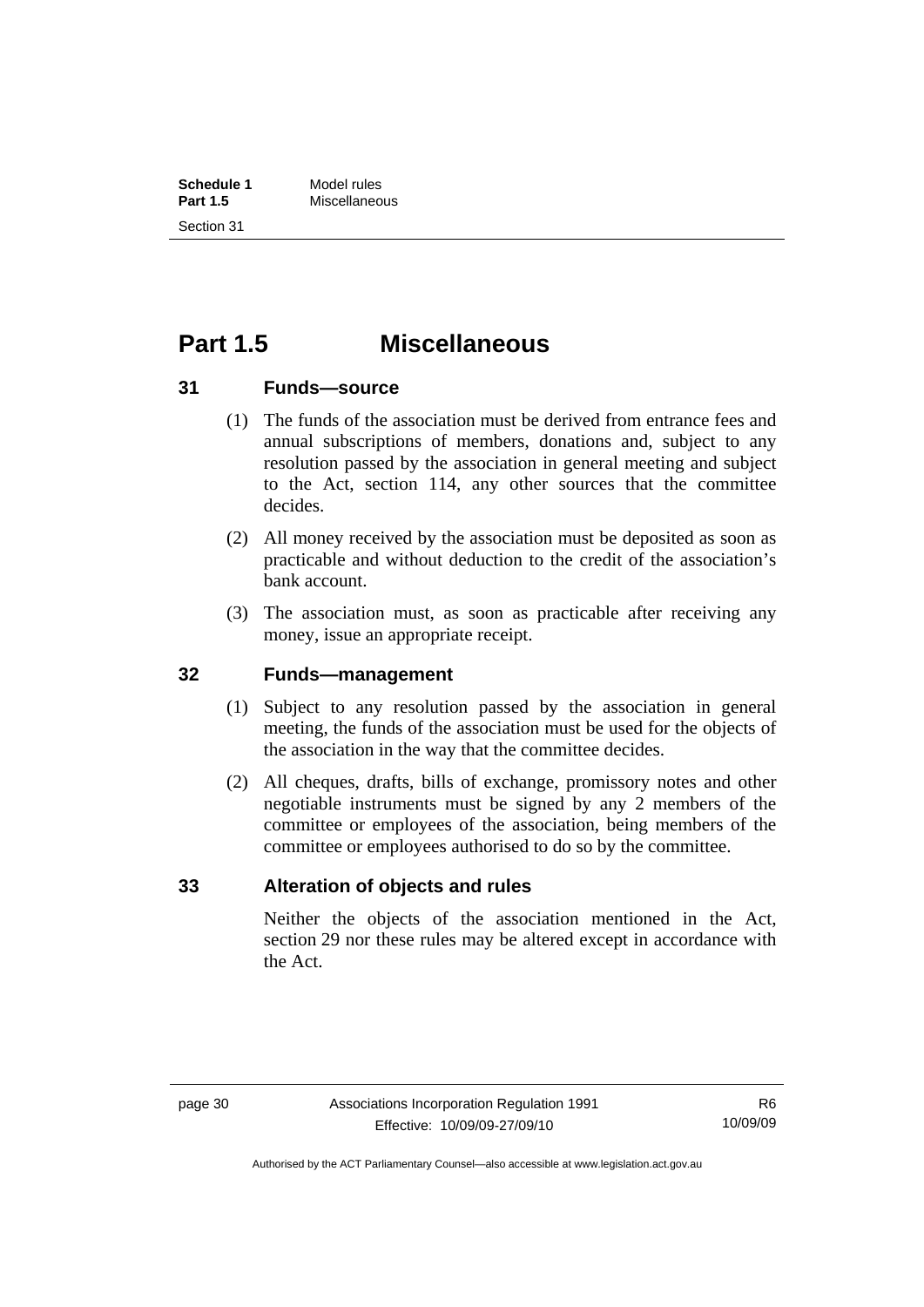Section 34

#### <span id="page-36-0"></span>**34 Common seal**

- (1) The common seal of the association must be kept in the custody of the secretary.
- (2) The common seal must not be attached to any instrument except by the authority of the committee and the attaching of the common seal must be attested by the signatures either of 2 members of the committee or of 1 member of the committee and of the secretary.

#### **35 Custody of books**

Subject to the Act, the regulation and these rules, the secretary must keep in his or her custody or under his or her control all records, books, and other documents relating to the association.

#### **36 Inspection of books**

The records, books and other documents of the association must be open to inspection at a place in the ACT, free of charge, by a member of the association at any reasonable hour.

#### **37 Service of notice**

For these rules, the association may serve a notice on a member by sending it by post to the member at the member's address shown in the register of members.

*Note* For how documents may be served, see the Legislation Act, pt 19.5.

#### **38 Surplus property**

- (1) At the first general meeting of the association, the association must pass a special resolution nominating—
	- (a) another association for the Act, section 92 (1) (a); or
	- (b) a fund, authority or institution for the Act, section 92 (1) (b);

in which it is to vest its surplus property in the event of the dissolution or winding up of the association.

page 31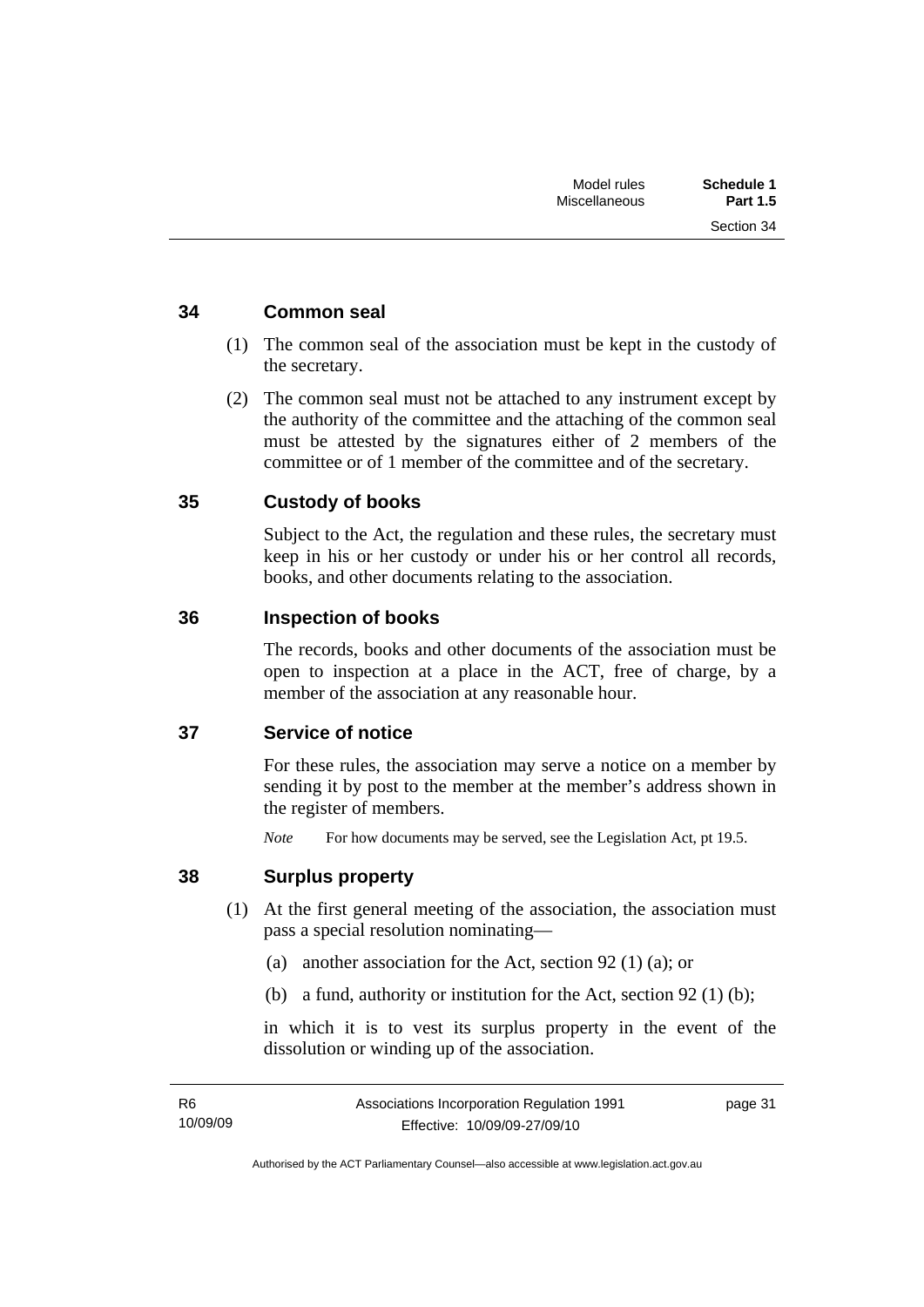| Schedule 1      | Model rules   |
|-----------------|---------------|
| <b>Part 1.5</b> | Miscellaneous |
| Section 38      |               |

 (2) An association nominated under subsection (1) (a) must fulfil the requirements specified in the Act, section 92 (2).

page 32 Associations Incorporation Regulation 1991 Effective: 10/09/09-27/09/10

R6 10/09/09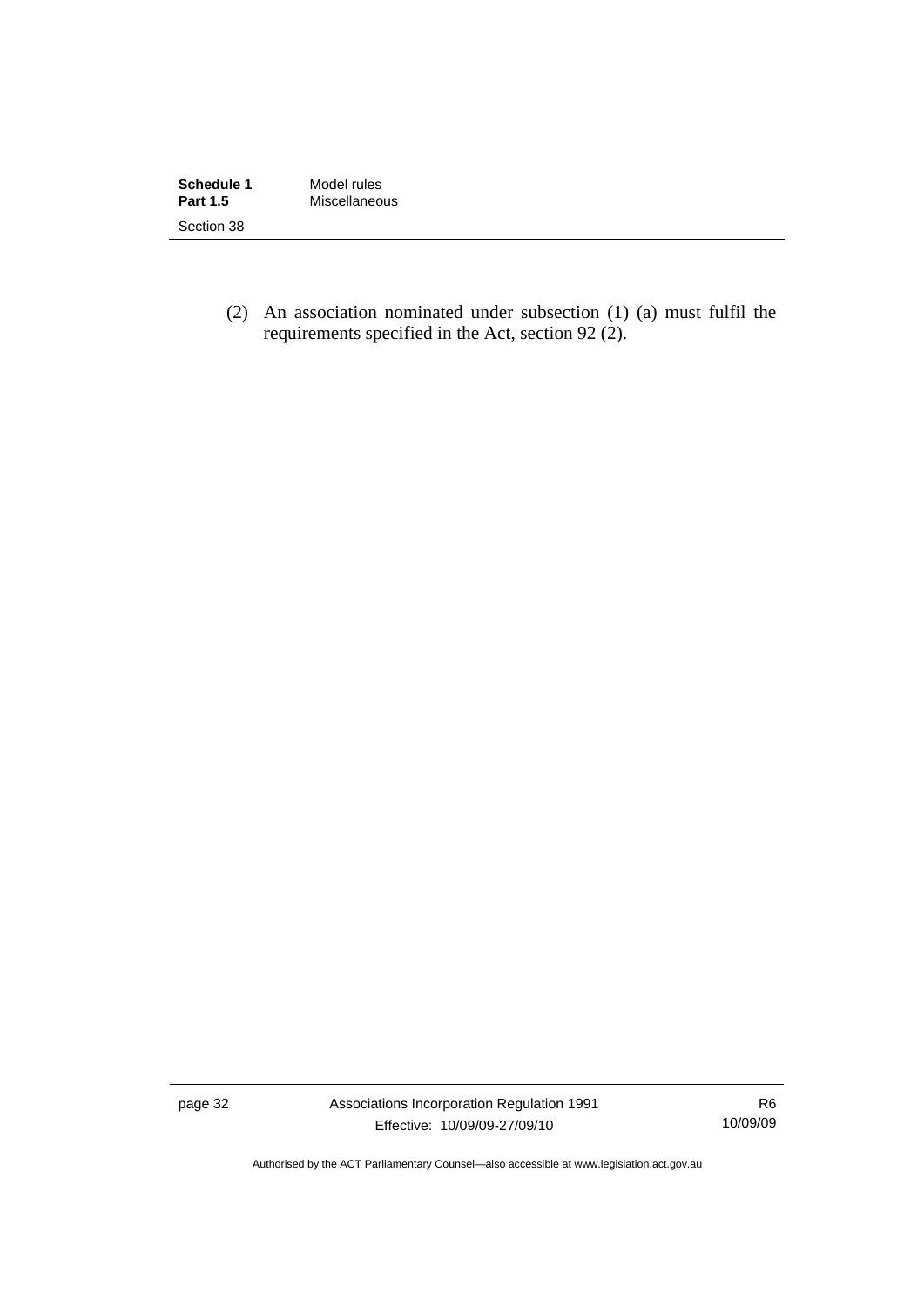### <span id="page-38-0"></span>**Appendix 1**

(see s 3 (1)) **Application for membership of association**  ..................................................................................................................... Incorporated (incorporated under the *Associations Incorporation Act 1991*) I, ...................................................................................................................... (*full name of applicant*) of ..................................................................................................................... (*address*) ..................................................................................apply to become (*occupation*) a member of the incorporated association. If I am admitted as a member, I agree to be bound by the rules of the association for the time being in force. ....................................... (*Signature of applicant*) Date ................................ I, ..................................................................................................................... (*full name*) a member of the association, nominate the applicant, who is personally known to me, for the membership of the association. ....................................... (*Signature of proposer*) Date ................................ I, ..................................................................................................................... (*full name*) a member of the association, second the nomination of the applicant, who is personally known to me, for membership of the association. ......................................... (*Signature of seconder*)

Date ................................

page 33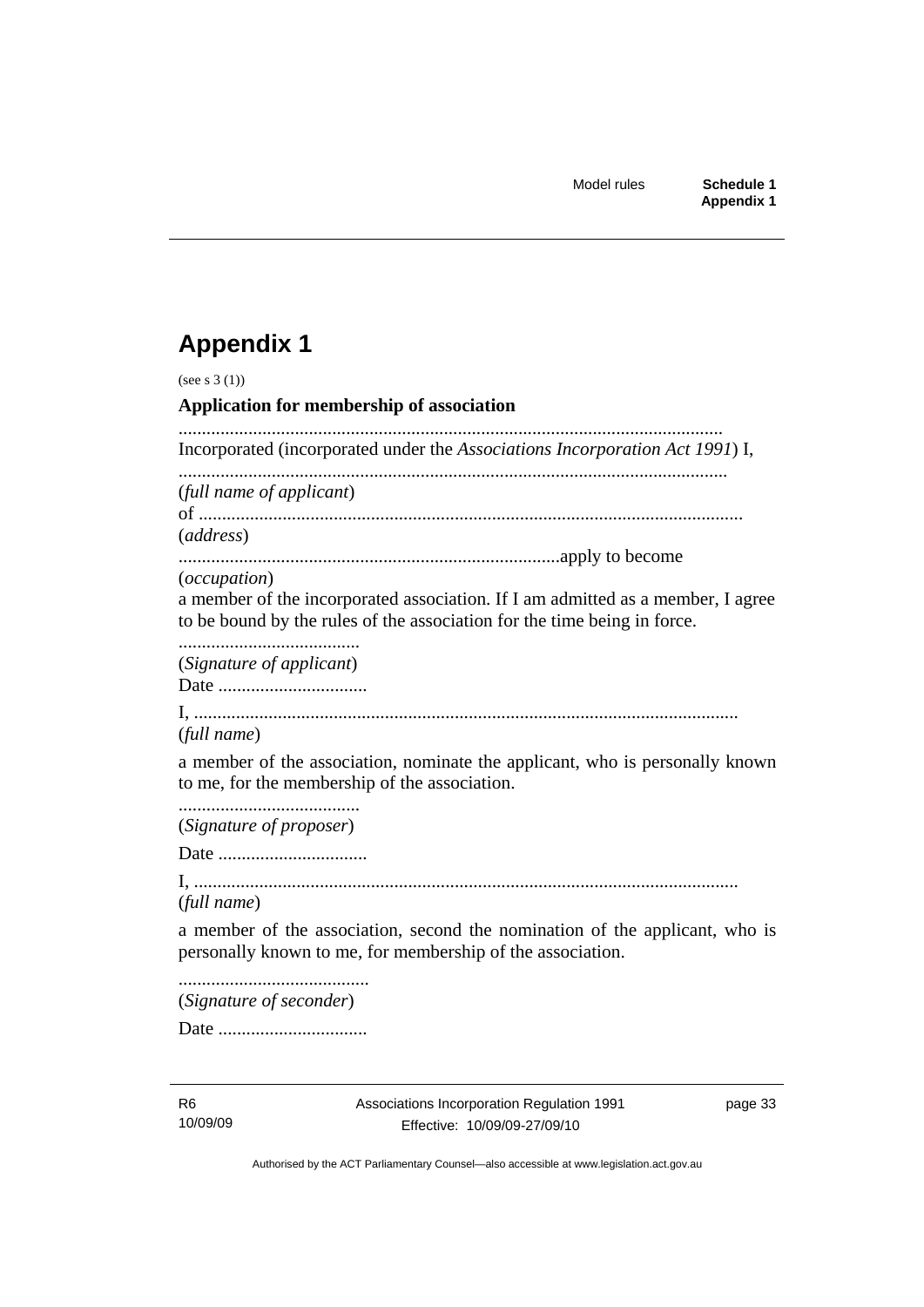<span id="page-39-0"></span>**Schedule 1** Model rules **Appendix 2** 

## **Appendix 2**

| (see s $30(2)$ )                                                        |                                                                                                                                                                                                                        |
|-------------------------------------------------------------------------|------------------------------------------------------------------------------------------------------------------------------------------------------------------------------------------------------------------------|
| Form of appointment of proxy                                            |                                                                                                                                                                                                                        |
|                                                                         |                                                                                                                                                                                                                        |
| (full name)                                                             |                                                                                                                                                                                                                        |
|                                                                         |                                                                                                                                                                                                                        |
| (address)                                                               |                                                                                                                                                                                                                        |
|                                                                         |                                                                                                                                                                                                                        |
| (name of incorporated association)                                      |                                                                                                                                                                                                                        |
| appoint                                                                 |                                                                                                                                                                                                                        |
| (full name of proxy)                                                    |                                                                                                                                                                                                                        |
| (address)                                                               |                                                                                                                                                                                                                        |
|                                                                         | a member of that incorporated association, as my proxy to vote for me on my<br>behalf at the general meeting of the association (annual general meeting or<br>other general meeting, as the case may be) to be held on |
| at any adjournment of that meeting.<br>the resolution (insert details). | *My proxy is authorised to vote in favour of/against (delete as appropriate)                                                                                                                                           |
|                                                                         |                                                                                                                                                                                                                        |
| (Signature of member                                                    |                                                                                                                                                                                                                        |
| appointing proxy)                                                       |                                                                                                                                                                                                                        |
| (*To be inserted if desired.)                                           |                                                                                                                                                                                                                        |
| Date                                                                    |                                                                                                                                                                                                                        |
| Note                                                                    | A proxy vote may not be given to a person who is not a member of the<br>association.                                                                                                                                   |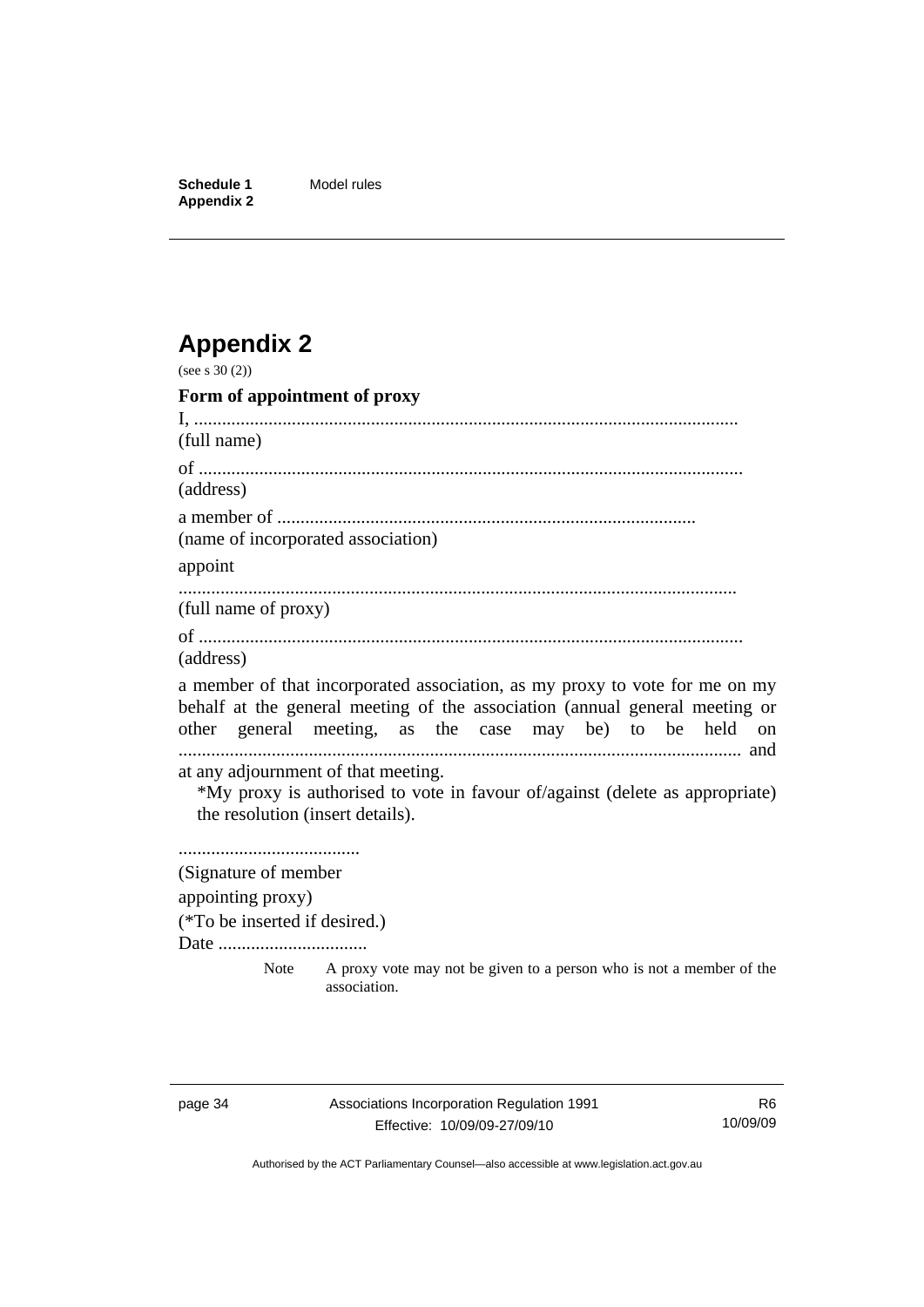#### <span id="page-40-0"></span>**Endnotes**

#### **1 About the endnotes**

Amending and modifying laws are annotated in the legislation history and the amendment history. Current modifications are not included in the republished law but are set out in the endnotes.

Not all editorial amendments made under the *Legislation Act 2001*, part 11.3 are annotated in the amendment history. Full details of any amendments can be obtained from the Parliamentary Counsel's Office.

Uncommenced amending laws and expiries are listed in the legislation history and the amendment history. These details are underlined. Uncommenced provisions and amendments are not included in the republished law but are set out in the last endnote.

If all the provisions of the law have been renumbered, a table of renumbered provisions gives details of previous and current numbering.

The endnotes also include a table of earlier republications.

| $am = amended$                               | $ord = ordinance$                         |
|----------------------------------------------|-------------------------------------------|
| $amdt = amendment$                           | $orig = original$                         |
| $ch = chapter$                               | par = paragraph/subparagraph              |
| $def = definition$                           | $pres = present$                          |
| $dict = dictionary$                          | $prev = previous$                         |
| $disallowed = disallowed by the Legislative$ | $(\text{prev}) = \text{previously}$       |
| Assembly                                     | $pt = part$                               |
| $div = division$                             | $r = rule/subrule$                        |
| $exp = expires/expired$                      | $remum = renumbered$                      |
| $Gaz = qazette$                              | $reloc = relocated$                       |
| $hdg =$ heading                              | $R[X]$ = Republication No                 |
| $IA = Interpretation Act 1967$               | $RI = reissue$                            |
| $ins = inserted/added$                       | $s = section/subsection$                  |
| $LA =$ Legislation Act 2001                  | $sch = schedule$                          |
| $LR =$ legislation register                  | $sdiv = subdivision$                      |
| $LRA =$ Legislation (Republication) Act 1996 | $sub =$ substituted                       |
| $mod = modified/modification$                | $SL = Subordinate$ Law                    |
| $o = order$                                  | underlining = whole or part not commenced |
| $om = omitted/repealed$                      | or to be expired                          |
|                                              |                                           |

#### **2 Abbreviation key**

R6 10/09/09 Associations Incorporation Regulation 1991 Effective: 10/09/09-27/09/10

page 35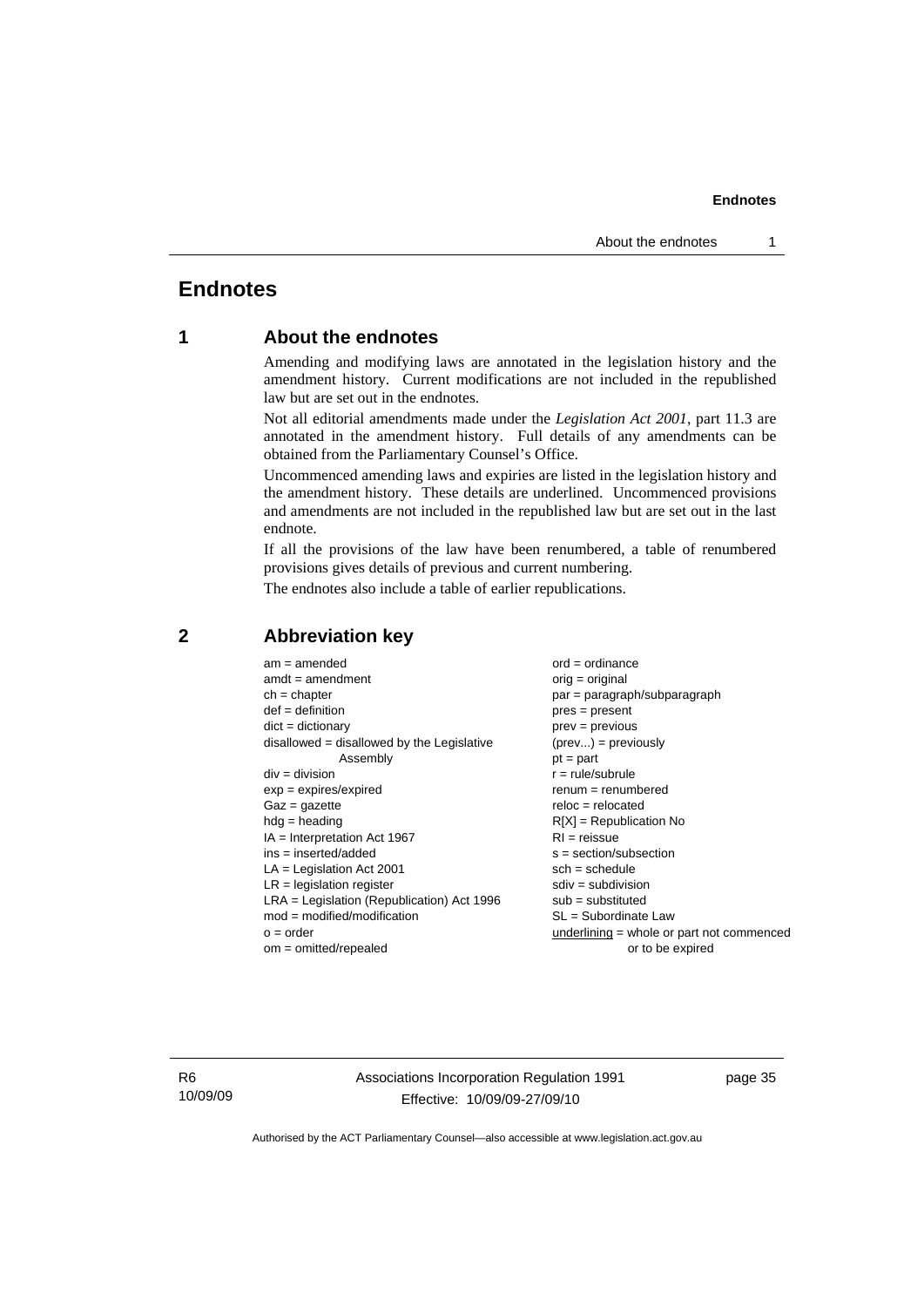<span id="page-41-0"></span>3 Legislation history

#### **3 Legislation history**

This regulation was originally the *Associations Incorporation Regulation*. It was renamed under the *Legislation Act 2001*.

From 11 May 1989 to 12 September 2001, regulations commenced on their notification day unless otherwise stated (see *Subordinate Laws Act 1989* s 6).

#### **Associations Incorporations Regulation 1991 SL No 31**

notified 3 December 1991 (Gaz 1991 No S140) commenced 3 December 1991

as amended by

#### **Registrar-General (Consequential Provisions) Act 1993 No 64 sch 2**

notified 6 September 1993 (Gaz 1993 No S172) s 1, s 2 commenced 6 September 1993 (s 2 (1)) sch 2 commenced 1 October 1993 (see s 2 (2) and Gaz 1993 No S207)

#### **Legislation (Consequential Amendments) Act 2001 No 44 pt 25**

notified 26 July 2001 (Gaz 2001 No 30) s 1, s 2 commenced 26 July 2001 (IA s 10B) pt 25 commenced 12 September 2001 (s 2 and see Gaz 2001 No S65)

#### **Legislation Amendment Act 2002 No 11 pt 2.1**

notified LR 23 May 2002

s 1, s 2 commenced 23 May 2002 (LA s 75)

pt 2.1 commenced 24 May 2002 (s 2 (1))

#### **Statute Law Amendment Act 2008 A2008-28 sch 3 pt 3.5**

notified LR 12 August 2008 s 1, s 2 commenced 12 August 2008 (LA s 75 (1)) sch 3 pt 3.5 commenced 26 August 2008 (s 2)

#### **Associations Incorporation Amendment Act 2009 A2009-27 s 10**

notified LR 9 September 2009

s 1, s 2 commenced 9 September 2009 (LA s 75 (1))

s 10 commenced 10 September 2009 (s 2)

R6 10/09/09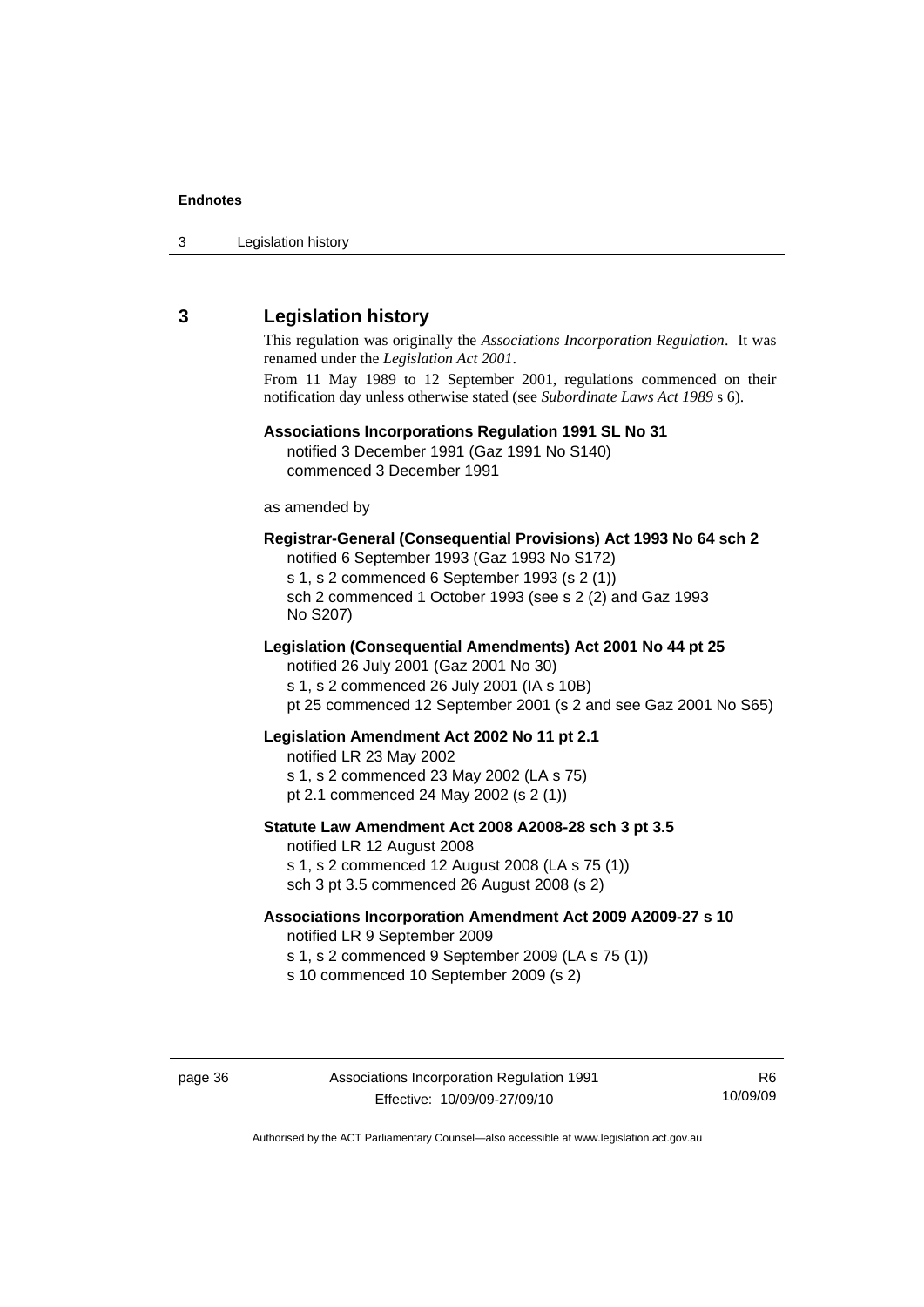#### <span id="page-42-0"></span>**4 Amendment history**

**Name of regulation**  s 1 am R2 LA; R4 LA **Interpretation**  s 2 om Act 2001 No 44 amdt 1.294 **Particulars required by form**  s 3 am Act 1993 No 64 sch 2 **General requirements for documents**  s 4 am Act 1993 No 64 sch 2; A2009-27 s 10 **Signatures on documents**  s 6 am Act 1993 No 64 sch 2 **Time for lodging documents**  s 7 am Act 1993 No 64 sch 2 **Model rules**  sch 1 hdg (prev sch hdg) renum R2 LA<br>sch 1 am Act 1993 No 64 sch 2 am Act 1993 No 64 sch 2 **Preliminary**  pt 1.1 hdg (prev pt 1 hdg) renum R2 LA **Definitions for model rules**  s 1 hdg sub Act 2002 No 11 amdt 2.1 s 1 am Act 2002 No 11 amdt 2.2, amdt 2.3 **Application of Legislation Act 2001**   $\overline{\phantom{1}}$  s 1A ins Act 2002 No 11 amdt 2.3 **Membership**  pt 1.2 hdg (prev pt 2 hdg) renum R2 LA **Committee**  pt 1.3 hdg (prev pt 3 hdg) renum R2 LA **Voting and decisions**  s 20 am A2008-28 amdt 3.30 **General meetings**  (prev pt 4 hdg) renum R2 LA **Miscellaneous**  pt 1.5 hdg (prev pt 5 hdg) renum R2 LA **Service of notice**  s 37 sub A2008-28 amdt 3.31

Associations Incorporation Regulation 1991 Effective: 10/09/09-27/09/10

page 37